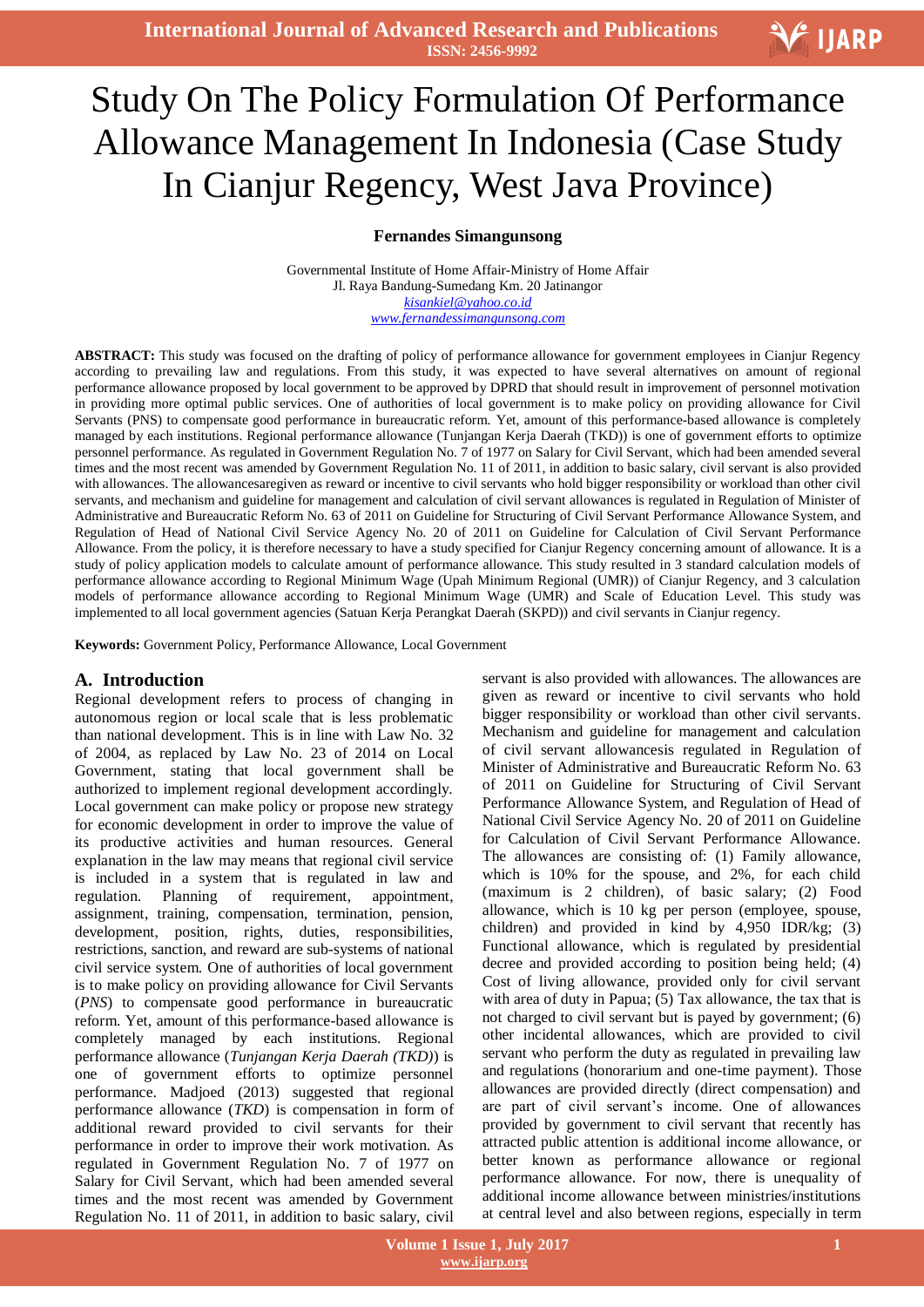

of the amount. In addition, there is also difference in the valuation standard.It means that principle of internal equity, which is supposed to be the reference point for providing civil servant allowance, has been poorly implemented. As widely known, many local governments provide additional income for local civil servants but mechanism of its management has not been based upon the guideline for local financial management, whether in legal or other aspects such as workload, workplace, working conditions, and achievement or other objective considerations as mandated in Article 63 clause (2) Government Regulation No. 58 of 2005 on Regional Financial Management and Regulation of Ministry of Home Affairs No. 59 of 2007 on Amendment of Regulation of Ministry of Home Affairs No. 13 of 2006 on Guideline for Regional Financial Management. On the other hand, allowances provided by ministries/central agency and local government are not based on performance of civil servants or on specific method that can be considered to boost productiveness of civil servants. Moreover, there has not been uniformity, whether in structuring, budgeting, or any other aspects. Therefore, in order to minimize the unequality in providing allowances, it is necessary to find right and adequate model as basis to define the amount

 and/or provision of allowances. This is the first strategic step that is not only based on elitism of minitries/central agencies or political goodness of local officials. To find the model as basis in structuring of performance allowance, it is necessary to have in-depth study or analysis on both formulation and technical aspects. This in-depth and systematic analysis is expected to create a right and adequate formula. On the other hand, the resulted model should be simple enough to be understood and implemented in formulation of policy of performance allowance equally for both civil servants with structural position and civil servants with functional position.The model should also be flexible enough to be applied in institutional environment of both central and local government. Initial step in making "model of performance allowance provision" is defining indicators as variables of the model. Here, two variables will be used: amount of performance allowance and provision of performance allowance. In variable of performance allowance provision, there are two sub-variables: performance evaluation and administrative evaluation. In general, model of structuring and provision of performance allowance can be seen in diagram below:



Based on diagram above, each indicators or variables and sub-variables can be explained in more detail as follow: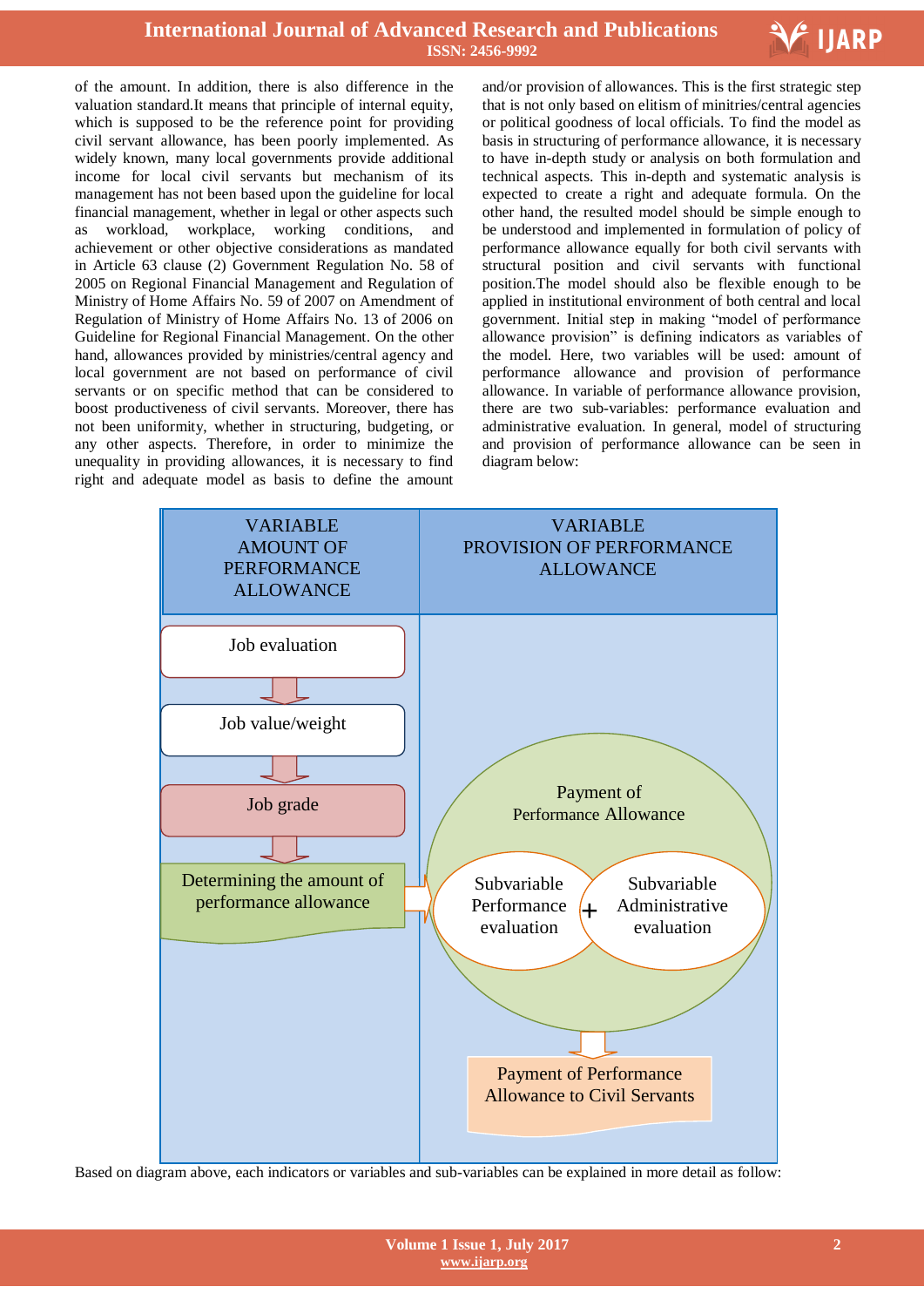

**first**, concerning variable of amount of allowance for civil servants, it refers to evaluation that stress the value and responsibility of the job. This evaluation method is based on Guideline for Job Evaluation for the Structuring of Performance-and-Merit-Based Salary of Civil Servant as regulated by State Ministry of Administrative Affairs in 2007. In the guideline, it is explained that job evaluation in governmental environment shall be distinguished into managerial and non-managerial job. Evaluation of managerial job uses 5 factors/criteria of job evaluation: (a) scope of program and its impact, divided into 5 levels; (b) supervisory and managerial authority, divided into 3 levels; (c) coordination and integration, divided into 5 levels; (d) personal relationship, consisting of 2 sub-factors (i.e. nature of the relationship, divided into 4 levels, and purpose of the relationship, divided into 4 levels; (5) specific situations, divided into 6 conditions. As for evaluation of nonmanagerial job, it uses 9 factors/criteria of job evaluation: (a) required knowledge and skills, divided into 8 levels; (b) control and supervision, divided into 4 levels; (c) guidelines, divided into 5 levels; (d) complexity, divided into 6 levels; (e) scope and impacts, divided into 6 levels; (f) personal relationship, divided into 4 levels; (g) purpose of relationship, divided into 4 levels; (h) demand of physical activities, divided into 3 levels; (i) physical environment, divided into 3 levels; (j) specific situations, divided into 5 levels.

**Second**, concerning variable of provision of performance allowance, there are two sub-variables: performance evaluation and administrative evaluation. Performance evaluation of civil servants systemically emphasize the assessment of achievement level of individual performance goals or output that have been planned and agreed between evaluator and civil servants and is considered as performance contract. Performance evaluation of civil servants is strategically intended as control of productive work behavior to achieve specified output, not as evaluation on personality of any civil servant.Any element of work behavior that affect the performance being evaluated should be relevant and significantly related with the implementation of duties under responsibility of the civil servant being evaluated. To achieve the objectiveness of performance evaluation, specific parameter is needed as standard to measure real output that would be measured in the achievement level of individual performance goals. Therefore, performance evaluation shall systematically combine individual performance goals setting and evaluation of implementation process as reflected in productive work behavior, and the result shall be recommended as consideration basis for career development of the civil servant being evaluated. In this performance evaluation system, every civil servants must have Individual Performance Goals (Sasaran Kerja Individu (SKI)) as planning of main duties implementation according to job description, responsibility and authority, that generally have been defined in the organizational structure and work procedure.SKI is set and defined as operational plan of main duties implementation by refering to organization's annual Strategic Plan (Rencana Strategis (Renstra)) and Work Plan (Rencana Kerja (Renja)) that describewhat activities should be done, what and how much output should be achieved, and time of completion. Every activities of main duties being implemented shall be specified in terms of weight of value

 according to the difficulty and priority level, performance goals as indicator of success, and target as output to be attained, by considering aspects of quantity, quality, and time. Defining SKI of civil servants would be related with these things: (1) activities of main duties; (2) value weight of the activities of main duties; (3) performance goals to achieve; (4) targets, which consider 3 aspects: (a) aspect of quantity (target output); (b) aspect of quality (quality target); and (c) aspect of time (time target); and (5) Additional and creativity goals. For more detailed concerning SKI, see Guidelines for Defining SKI as issued by BKN. For Administrative Evaluation that is attached to civil servants, it is meant to improve discipline and compliance of civil servants to rules and regulations in organization. Administrative evaluation on civil servants consists of: (a) attendance rate. Here, evaluation is done by calculating how many times civil servant coming late or leaving home earlier in one-month period. (b) absence rate, which is calculated based on recaputilation of absence in one-month period. On both evaluations above, the measurement is done by using interval scale to make the calculation or evaluation easier. Interval number is adjusted accodingly or by considering objectiveness of the evaluator. The evaluations can also be done if attendance rate is based on manual record and signed by civil servants at the time they arrive at work and at the time they leave home, and under strict control of their supervisor. Amount of provision of performance allowance is done by Evaluation of Performance Allowance by measuring performance evaluation or output (penilaian kerja (PK)) with assessment of Individual Performance Goals (SKI) and administrative evaluation or output (penilaian administratif (PA)) of civil servant. In this context, performance evaluation (PK) has weight/value by 80% of total value of Evaluation of performance allowance provision. And administrative evaluation (PA) has weight/value by 20% of total value of Evaluation of performance allowance provision. Defining of comparative amount of both evaluation (PK and PA) with dominant amount on PK is because that this performance evaluation is meant as reward given to civil servants with high achievement/performance. Thereby, the purpose of defining the comparative amount of both evaluation is also to improve the performance of civil servants. However, the comparative amount is not absolute. It can still be adjusted according to the condition of each government agencies. Evaluation of performance allowance (Penilaian Tunjangan Kinerja (PTK)) is calculated from quantity aspect by summing up performance evaluation (PK) and administrative evaluation (PA). Result of this calculation means that higher total value of performance allowance evaluation shows better performance, and lower total value of performance allowance evaluation shows worse performance. Calculation of Performance allowance evaluation (PTK) based on quantity aspect can be done by formula:

### **PTK = PK + PA**

where  $PK = (80\% \text{ x } PTK) / PK$  value  $PA = (20\% \times PTK) / PA$  value

### **Explanation:**

PTK is nominal value or amount of performance allowance provided, refering to evaluation that emphasize on workload and responsibility of the job. In Regulation of Minister of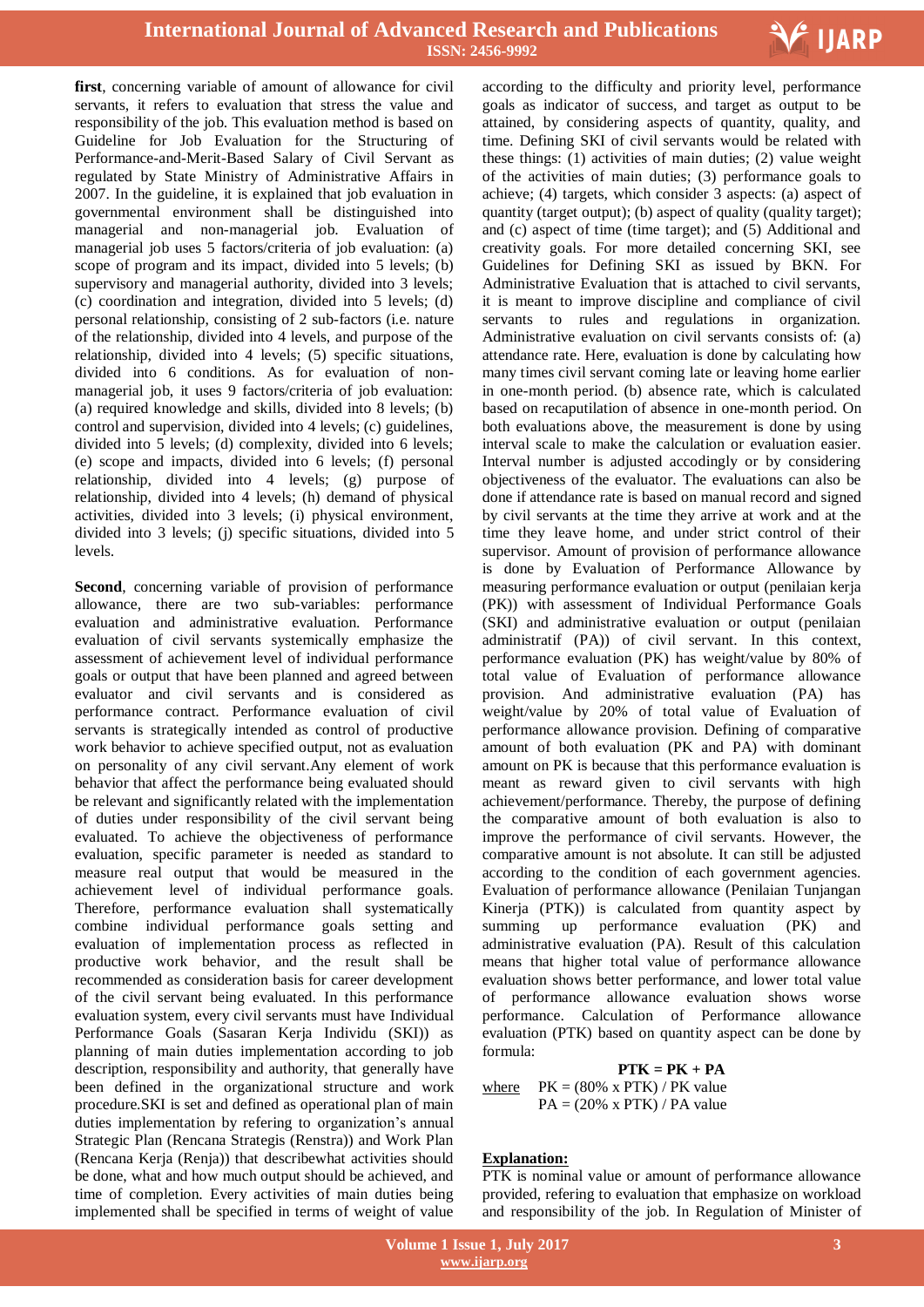

Administrative and Bureaucratic Reform No. 63 of 2011, it is stated that performance allowance is function of successful implementation of bureaucratic reform and the fund is expected to derive from efficiency/optimization of expense budget ceiling of minitries/agencies and local government and/or optimized income. Performance allowance is provided gradually according to the progress of bureaucratic reform. Performance allowance is provided according to performance of civil servant. Individual performance should be in line with target performance of the agency. Therefore, individual performance allowance may increase or decrease according to increasing or decreasing performance measured based on Basic Indicators of Institutional Performance. Performance allowance in bureaucratic reform is based on principles of:

- 1) Efficiency/optimization of expense budget ceiling of ministries/agencies and local government
- 2) Equal pay for equal work, amount of performance allowance is according to job value and achieved performance.

To determine fair, objective, transparent and consistent amout of performance allowance according to workload/difficulty level of a job, the calculation should be based on value or class of the job that is obtained by job evaluation process. To evaluate a job by job evaluation process, Factor Evaluation System (FES) is used. FES is evaluation system based on job factors with criteria as follow:

- a. For evaluation of structural position, factor ands criteria of job evaluation are:
	- 1) Scope of programs and impacts;
	- 2) Organizational structuring;
	- 3) Supervisory and managerial authorities;
	- 4) Personal relationship, divided into 2 sub-factors: nature of the relationship and purpose of the relationship
	- 5) Difficulty in job direction; and other conditions
- b. For evaluation of functional position, the job factors are:
	- 1) Knowledge required for the job;
	- 2) Control and supervision;
	- 3) Guidelines;
	- 4) Job complexity;
	- 5) Scope and impacts;
	- 6) Personal relationship;
	- 7) Purpose of relationship;
	- 8) Physical requirements; and work environment

Based on those factors, there are 17 job grades that each grade has different job value, with the lowest job value is 190 and the highest one is 4,730. In Regulation of Minister of Administrative and Bureaucratic Reform No. 63 of 2011 article 3, it is stated that amount of performance allowance given to civil servant who work in government agency that has successfully implemented bureaucratic reform is based on these factors:

1) Achievement Level of Institutional Bureaucratic Reform (Tingkat Capaian Pelaksanaan Reformasi Birokrasi Instansi (TCPCRBI)). Bureaucratic reform in an government agency/institution shall refer to phases as stated in the Grand Design of Bureaucratic Reform 2010-2025.

- 2) Job value and class.
	- Job evaluation is a process of human resources management used to evaluate a position systematically by using criteria known as job factors. Every minitries and non-ministry government agencies and provincial/regency/municipal governments shall have job evaluation to determine job classes in their own environment. Job evaluation in institutional environment shall be based on law and regulations (Regulation of Minister of Administrative and Bureaucratic Reform No. 34 of 2011 on Guidelines for Job Evaluation).
- 3) Price Index of Job Value (Indeks Harga Nilai Jabatan (IHNJ)).

Job value is accumulation of factor points from structural and functional job evaluation that is used to determine job class. Price Index of Job Value (IHNJ) is rupiah (price) valueassigned for every job value (average value). IHNJ is determined based on Provincial Minimum Wage (Upah Minimum Regional Provinsi (UMRP)). UMRP is the lowest monthly wage consisting of basic wage and including fixed allowance that applies in a province. UMRP is determined based on law and regulations (Regulation of Minister of Manpower No. PER-01/MEN/1999 on Minimum Wage). UMRP is determined annually and the review shall be at least once in two years. UMRP is determined by considering: 1) needs; 2) consumer price index (indeks harga konsumen (IHK)); 3) developability and viability of enterprises; 4) general wage applies in certain region and between regions; 5) condition of labor market; and 6) economic growth and income per capita.

4) Balancing factor.

Balancing factor is number used to balance the comparison of performance allowance between highest job class and lowest job class. It is meant to reduce the high gap of income between civil servants of lowest job class and of highest job class.

5) Locality-Based Comparability Payments/Locality Pay Rate (Indeks Tunjangan Kinerja Daerah Provinsi). In order to achieve fair income for civil servants that work in regions in a province with different costs of living, it is necessary to have locality-based comparability payments (ITDKP).

Based on explanation above, it is necessary to have "Study on the Policy Formulation of Performance Allowance Management in Cianjur Regency" according to most recent law and regulations.

### **B. EMPIRICAL STUDY**

In Regulation of Minister of Administrative and Bureaucratic Reform No. 63 of 2011 article 3, it is stated that amount of performance allowance given to civil servant who work in government agency that has successfully implemented bureaucratic reform is based on these factors:

1) Achievement Level of Institutional Bureaucratic Reform (Tingkat Capaian Pelaksanaan Reformasi Birokrasi Instansi (TCPCRBI)). Bureaucratic reform in an government

agency/institution shall refer to phases as stated in the Grand Design of Bureaucratic Reform 2010-2025.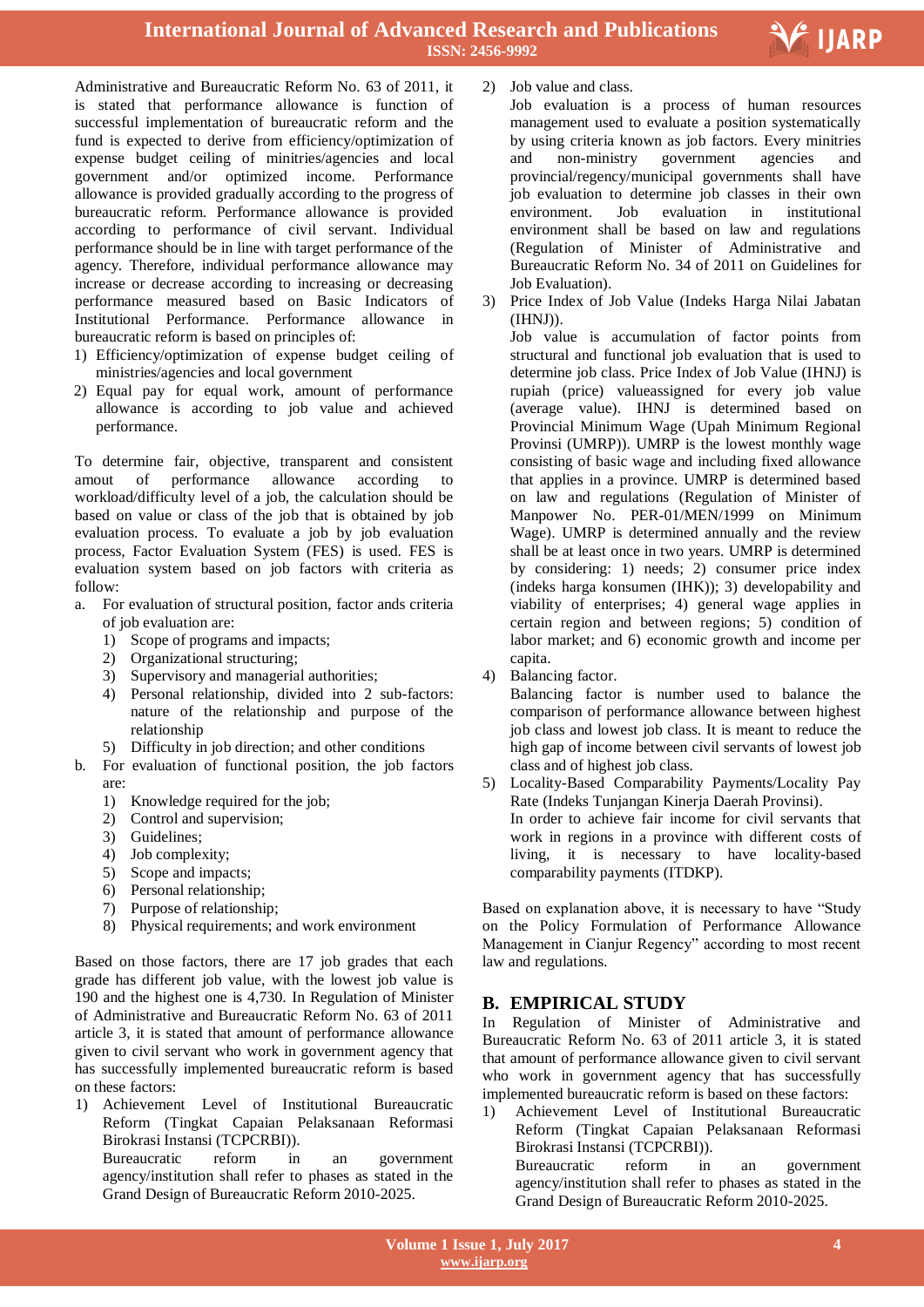

#### 2) Job value and class.

- Job evaluation is a process of human resources management used to evaluate a position systematically by using criteria known as job factors. Every minitries and non-ministry government agencies and provincial/regency/municipal governments shall have job evaluation to determine job classes in their own environment. Job evaluation in institutional environment shall be based on law and regulations (Regulation of Minister of Administrative and Bureaucratic Reform No. 34 of 2011 on Guidelines for Job Evaluation).
- 3) Price Index of Job Value (Indeks Harga Nilai Jabatan (IHNJ)).

Job value is accumulation of factor points from structural and functional job evaluation that is used to determine job class. Price Index of Job Value (IHNJ) is rupiah (price) value assigned for every job value (average value). IHNJ is determined based on Provincial Minimum Wage (Upah Minimum Regional Provinsi (UMRP)). UMRP is the lowest monthly wage consisting of basic wage and including fixed allowance that applies in a province. UMRP is determined based on law and regulations (Regulation of Minister of Manpower No. PER-01/MEN/1999 on Minimum Wage). The formula is:

#### **IHNJ = UMRP / average value of lowest job class** 4) Balancing factor.

Balancing factor is number used to balance the comparison of performance allowance between highest job class and lowest job class. It is meant to reduce the high gap of income between civil servants of lowest job class and of highest job class.

5) Locality-Based Comparability Payments/Locality Pay Rate (Indeks Tunjangan Kinerja Daerah Provinsi). In order to achieve fair income for civil servants that work in regions in a province with different costs of living, it is necessary to have locality-based comparability payments (ITDKP).

**Table** 

Job Value, Average Job Value, and Job Class

| No.              | <b>Job Value (NJ)</b> | <b>Average Job</b><br><b>Value</b> | <b>Job Class</b> |
|------------------|-----------------------|------------------------------------|------------------|
|                  |                       | 4,478                              |                  |
| 1.               | $4,055 \geq$ higher   | 4,278                              | 17               |
|                  |                       | 4,078                              |                  |
| 2.               | 3,605 to 4,050        | 3,828                              | 16               |
| 3.               | 3,155 to 3,600        | 3,378                              | 15               |
| $\overline{4}$ . | 2,755 to 3,150        | 2,953                              | 14               |
| 5.               | 2,355 to 2,750        | 2,553                              | 13               |
| 6.               | 2,105 to 2,350        | 2,228                              | 12               |
| 7.               | 1,855 to 2,100        | 1,978                              | 11               |
| 8.               | 1,605 to 1,850        | 1,728                              | 10               |
| 9.               | 1,355 to 1,800        | 1,478                              | 9                |
| 10.              | 1,105 to 1,350        | 1,228                              | 8                |
| 11.              | 855 to 1,100          | 978                                | 7                |
| 12.              | 655 to 850            | 753                                | 6                |
| 13.              | 455 to 650            | 553                                | 5                |
| 14.              | 375 to 450            | 413                                | 4                |
| 15.              | 305 to 370            | 338                                | 3                |
| 16.              | 245 to 300            | 273                                | 2                |
| 17.              | 190 to 240            | 215                                | 1                |

*Source: Regulation of Minister of Administrative and Bureaucratic Reform No. 63 of 2011*

According to Regulation of Head of National Civil Service Agency No. 20 of 2011, for job evaluation, Factor Evaluation System (FES) (evaluation system based on job factors) is used with criteria as follow:

- a. For evaluation of structural position, factor ands criteria of job evaluation are:
	- 1) Scope of programs and impacts;
	- 2) Organizational structuring;
	- 3) Supervisory and managerial authorities;
	- 4) Personal relationship, divided into 2 sub-factors: nature of the relationship and purpose of the relationship
	- 5) Difficulty in job direction; and other conditions
- b. For evaluation of functional position, the job factors are:
	- 1) Knowledge required for the job;
	- 2) Control and supervision;
	- 3) Guidelines;
	- 4) Job complexity;
	- 5) Scope and impacts;
	- 6) Personal relationship;
	- 7) Purpose of relationship;
	- 8) Physical requirements; and
	- 9) Work environment

Steps in calculation of regional performance allowance based on job value or class is as follow:

- 1. Prepare comprehensive information data of job from all positions that have been evaluated. This information is resulted from job analysis accrding to prevailing law and regulations.
- 2. Information of job shall be made following the sample as shown in Appendix 1 of this Regulation of Head of National Civil Service Agency.
- 3. Examine and confirmthat every information of job is appropriate and according to prevailing law and regulations.
- 4. Confirme that job evaluation has been done according to guidelines:
	- a. For structural job, using 6 factors and criteria by selecting level of factor accordingly.
	- b. For functional job, using 9 factors and criteria by selecting level of factor accordingly.
- 5. Examine and confirm that job classing is appropriate according to job value and has been validated by official in charge.
- 6. Examineand confirm that job classes and valuesare appropriate according to information of job factor validated by official in charge.
- 7. After steps 1 to 7 are done, the validated job classes or values shall be used as basis for calculation of performance allowance, with conditions below:
	- a. Calculation of performance allowance shall be made by giving certain quantity index of rupiah (indeks besaran rupiah (Idrp)) for every job point.
	- b. Defining of every job point is under authority of official in charge by refering to calculation of Price Index of Job Value (IHNJ).
- 8. Calculation of performance allowance as in step 7 above shall be done by multiplying job value (NJ) to IDrp. The formula can be seen below:

#### $TK = NK x IDrp$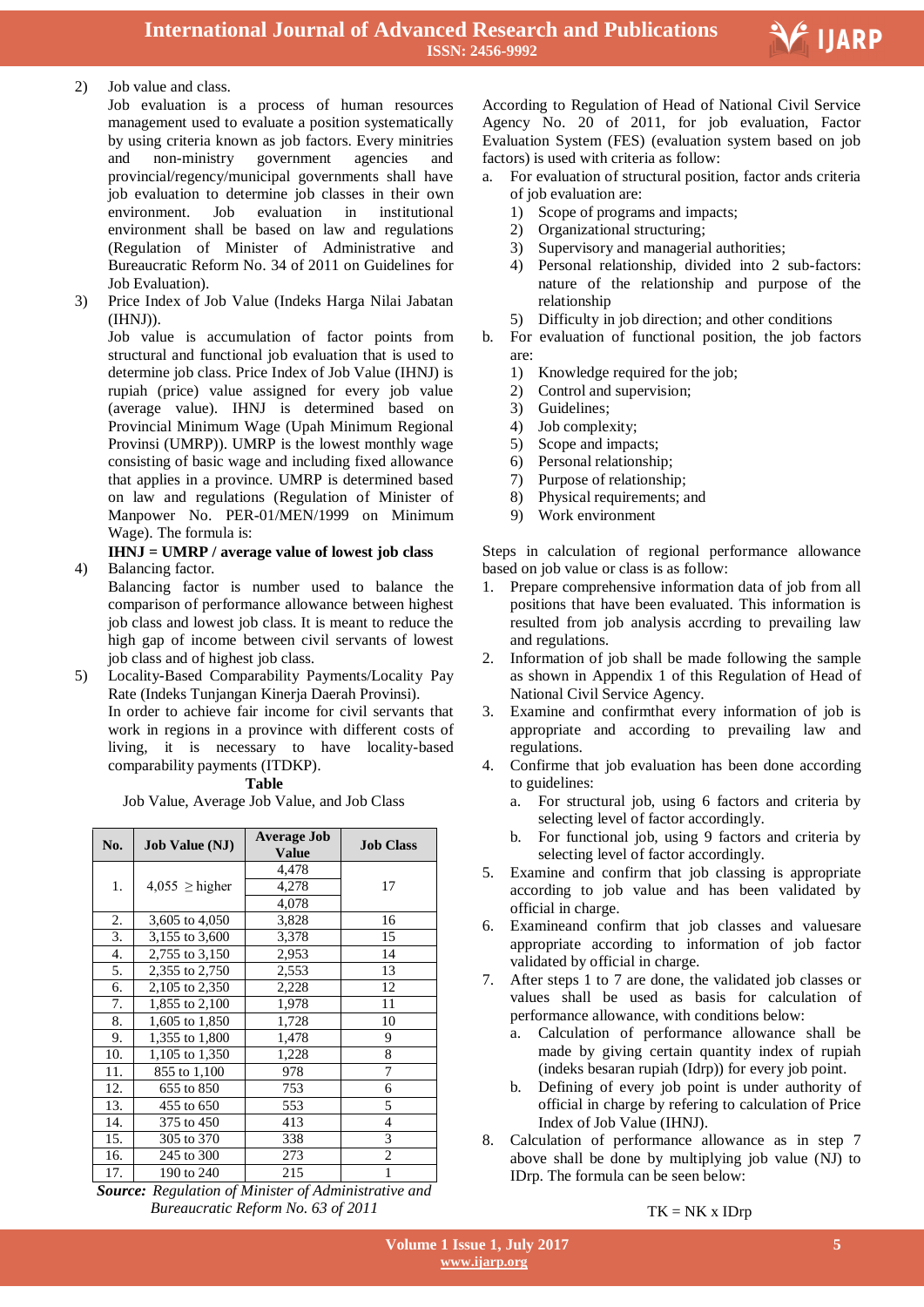



where: TK = Performance Allowance  $NJ = Job Value$  $IDrp =$  quantity index of rupiah

Based on formulation of calculation in Regulation of Minister of Administrative and Bureaucratic Reform No. 63 of 2011 and Regulation of Head of National Civil Service Agency No. 20 of 2011, then formulation of calculation for performance allowance in Cianjur Regency shall be done by following the calculation in both regulations. Therefore, calculation of performance allowance in Cianjur Regency can be done in steps below:

1) Calculate IDrp or IHNJ of Cianjur Regency

According to both regulations, to define IDrp or IHNJ is Provincial/regency/municipal Minimum Wage (UMR) divided with average value of lowest job class. The formula shall be:

 $IDrn/IHNJ =$ Provincial/regency/municipal Minimum Wage Average value of lowest job class

 With the formula, then three years trend of IDrp/IHNJ of Cianjur regency in 2014-2016 are:

- (1) UMR of Cianjur regency in  $2014 = 1,500,000$  IDR
- (2) UMR of Cianjur regency in  $2015 = 1,600,000$  IDR
- (3) UMR of Cianjur regency in  $2016 = 1,837,520$  IDR
- (4) Average value of lowes class job is class 1 with value of 215 (see table 1)

Then, IDrp/IHNJ of Cianjur regency in 2014-2016 would be:

- (1) IDrp/IHNJ of Cianjur regency in 2014 is 6,997 IDR
- (2) IDrp/IHNJ of Cianjur regency in 2015 is 7,442 IDR
- (3) IDrp/IHNJ of Cianjur regency in 2014 is 8,547 IDR
- 2) Amount of civil servant performance allowance of Cianjur Regency based on average job value in job class.

After calculating IDrp/IHNJ of Cianjur regency, then calculate amount of performance allowance for each job class in Cianjur regency based on average job values, which is by multiplying IDrp/IHNJ of Cianjur regency with average value of each job class. Amount of performance allowance for Cianjur regency based on average job value in 2014-2016 can be seen in tables below.

*Table*

*Amount of Civil Servant Performance Allowance of Cianjur Regency in 2014 based on Average Job Value*

| N <sub>0</sub> | Job<br><b>Class</b> | <b>Job Value</b> $(NJ)$ | <b>Average Job</b><br><b>Value</b> | <b>IDrp/IHNJof</b><br><b>Cianjur Reg.</b><br>(in Rp) | <b>Amount of Performance</b><br><b>Allowance of Cianjur Reg.</b><br>$(in$ $Rp)$ |
|----------------|---------------------|-------------------------|------------------------------------|------------------------------------------------------|---------------------------------------------------------------------------------|
| $\mathbf{1}$   | $\overline{2}$      | 3                       | 4                                  | 5                                                    | 6(4x5)                                                                          |
|                |                     |                         | 4,478                              | 6,977                                                | 31,243,006                                                                      |
| 1              | 17                  | $4,055 \geq$ higher     | 4,278                              | 6,977                                                | 29,847,606                                                                      |
|                |                     |                         | 4,078                              | 6,977                                                | 28,452,206                                                                      |
| 2              | 16                  | 3,605 to 4,050          | 3,828                              | 6,977                                                | 26,707,956                                                                      |
| 3              | 15                  | 3,155 to 3,600          | 3,378                              | 6,977                                                | 23,568,306                                                                      |
| 4              | 14                  | 2,755 to 3,150          | 2,953                              | 6,977                                                | 20,603,081                                                                      |
| 5              | 13                  | 2,355 to 2,750          | 2,553                              | 6,977                                                | 17,812,281                                                                      |
| 6              | 12                  | 2,105 to 2,350          | 2,228                              | 6,977                                                | 15,544,756                                                                      |
| 7              | 11                  | 1,855 to 2,100          | 1,978                              | 6,977                                                | 13,800,506                                                                      |
| 8              | 10                  | 1,605 to 1,850          | 1,728                              | 6,977                                                | 12,056,256                                                                      |
| 9              | 9                   | 1,355 to 1,800          | 1,478                              | 6,977                                                | 10,312,006                                                                      |
| 10             | $\,$ 8 $\,$         | 1,105 to 1,350          | 1,228                              | 6,977                                                | 8,567,756                                                                       |
| 11             | 7                   | 855 to 1,100            | 978                                | 6,977                                                | 6,823,506                                                                       |
| 12             | 6                   | 655 to 850              | 753                                | 6,977                                                | 5,253,681                                                                       |
| 13             | 5                   | 455 to 650              | 553                                | 6,977                                                | 3,858,281                                                                       |
| 14             | 4                   | 375 to 450              | 413                                | 6,977                                                | 2,881,501                                                                       |
| 15             | 3                   | 305 to 370              | 338                                | 6,977                                                | 2,358,226                                                                       |
| 16             | $\overline{c}$      | 245 to 300              | 273                                | 6,977                                                | 1,904,721                                                                       |
| 17             | 1                   | 190 to 240              | 215                                | 6,977                                                | 1,500,055                                                                       |

*Table* 

*Amount of Civil Servant Performance Allowance of Cianjur Regency in 2015 based on Average Job Value*

| N <sub>0</sub> | Job<br><b>Class</b> | <b>Job Value</b> $(NJ)$ | <b>Average Job</b><br><b>Value</b> | <i><b>IDrp/IHNJof</b></i><br>Cianjur Reg.<br>(in Rp) | <b>Amount of Performance</b><br><b>Allowance of Cianjur Reg.</b><br>(in Rp) |
|----------------|---------------------|-------------------------|------------------------------------|------------------------------------------------------|-----------------------------------------------------------------------------|
|                |                     |                         |                                    |                                                      | 6(4x5)                                                                      |
|                |                     |                         | 4.478                              | 7.442                                                | 33, 325, 276                                                                |
|                | 17                  | $4.055 \geq$ higher     | 4.278                              | 7.442                                                | 31,836,876                                                                  |
|                |                     |                         | 4.078                              | 7.442                                                | 30,348,476                                                                  |
|                | 16                  | 3,605 to 4,050          | 3,828                              | 7.442                                                | 28,487,976                                                                  |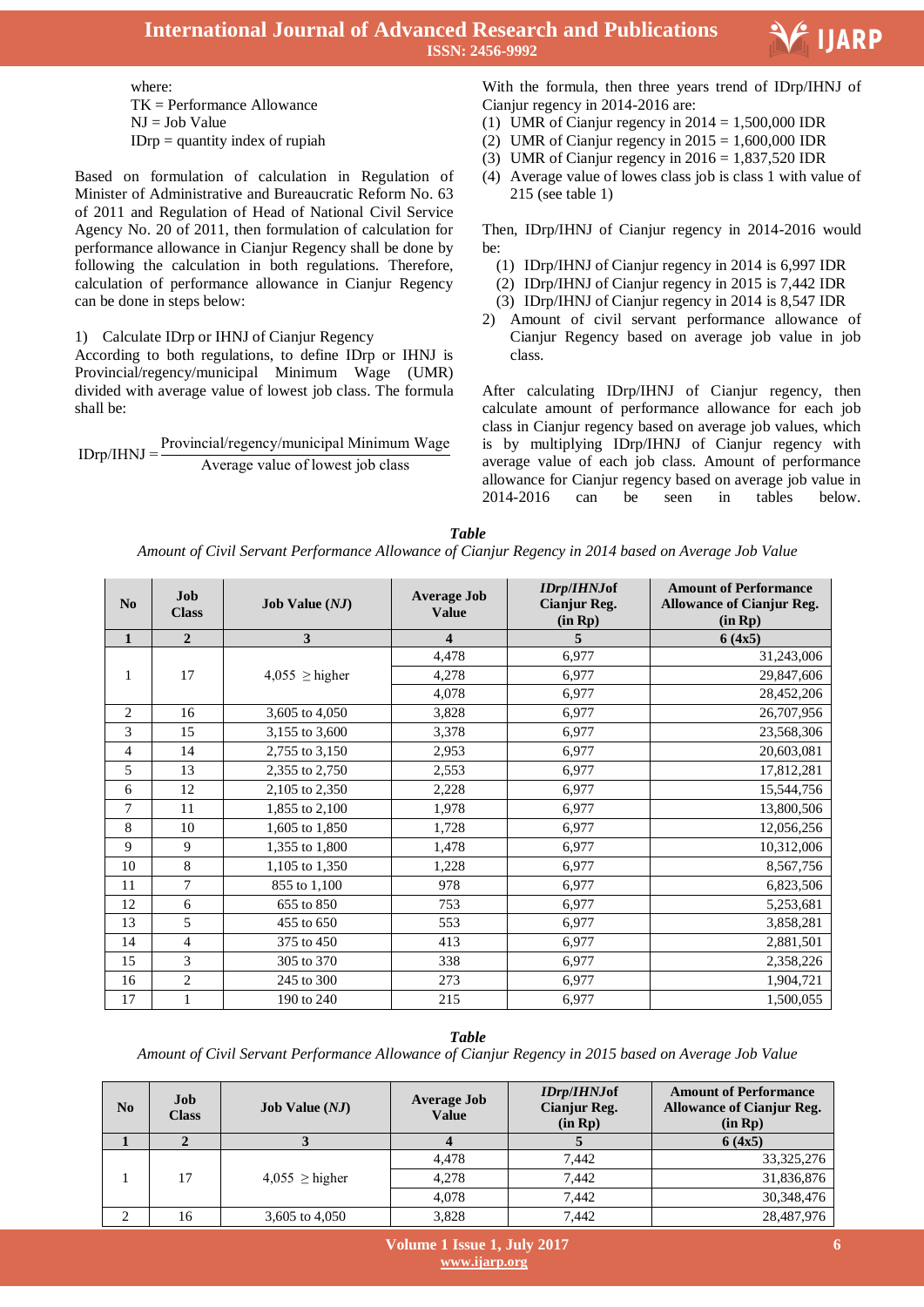

| 3  | 15             | 3,155 to 3,600 | 3,378 | 7,442 | 25,139,076 |
|----|----------------|----------------|-------|-------|------------|
| 4  | 14             | 2,755 to 3,150 | 2,953 | 7,442 | 21,976,226 |
| 5  | 13             | 2,355 to 2,750 | 2,553 | 7,442 | 18,999,426 |
| 6  | 12             | 2,105 to 2,350 | 2,228 | 7,442 | 16,580,776 |
| 7  | 11             | 1,855 to 2,100 | 1.978 | 7,442 | 14,720,276 |
| 8  | 10             | 1,605 to 1,850 | 1,728 | 7,442 | 12,859,776 |
| 9  | 9              | 1,355 to 1,800 | 1,478 | 7,442 | 10,999,276 |
| 10 | 8              | 1,105 to 1,350 | 1,228 | 7,442 | 9,138,776  |
| 11 | 7              | 855 to 1,100   | 978   | 7,442 | 7,278,276  |
| 12 | 6              | 655 to 850     | 753   | 7,442 | 5,603,826  |
| 13 | 5              | 455 to 650     | 553   | 7,442 | 4,115,426  |
| 14 | $\overline{4}$ | 375 to 450     | 413   | 7,442 | 3,073,546  |
| 15 | 3              | 305 to 370     | 338   | 7,442 | 2,515,396  |
| 16 | $\overline{c}$ | 245 to 300     | 273   | 7,442 | 2,031,666  |
| 17 |                | 190 to 240     | 215   | 7,442 | 1,600,030  |

#### *Table*

*Amount of Civil Servant Performance Allowance of Cianjur Regency in 2016 based on Average Job Value*

| N <sub>0</sub> | <b>Job</b><br><b>Class</b> | <b>Job Value</b> $(NJ)$ | <b>Average Job</b><br><b>Value</b> | <b>IDrp/IHNJof</b><br><b>Cianjur Reg.</b><br>(in Rp) | <b>Amount of Performance</b><br><b>Allowance of Cianjur Reg.</b><br>(in Rp) |
|----------------|----------------------------|-------------------------|------------------------------------|------------------------------------------------------|-----------------------------------------------------------------------------|
| $\mathbf{1}$   | $\boldsymbol{2}$           | 3                       | 4                                  | 5                                                    | 6(4x5)                                                                      |
|                |                            |                         | 4,478                              | 8,547                                                | 38,273,466                                                                  |
| 1              | 17                         | $4,055 \geq$ higher     | 4,278                              | 8,547                                                | 36,564,066                                                                  |
|                |                            |                         | 4,078                              | 8,547                                                | 34,854,666                                                                  |
| $\overline{c}$ | 16                         | 3,605 to 4,050          | 3,828                              | 8,547                                                | 32,717,916                                                                  |
| 3              | 15                         | 3,155 to 3,600          | 3,378                              | 8,547                                                | 28,871,766                                                                  |
| 4              | 14                         | 2,755 to 3,150          | 2,953                              | 8,547                                                | 25,239,291                                                                  |
| 5              | 13                         | 2,355 to 2,750          | 2,553                              | 8,547                                                | 21,820,491                                                                  |
| 6              | 12                         | 2,105 to 2,350          | 2,228                              | 8,547                                                | 19,042,716                                                                  |
| $\overline{7}$ | 11                         | 1,855 to 2,100          | 1,978                              | 8,547                                                | 16,905,966                                                                  |
| 8              | 10                         | 1,605 to 1,850          | 1,728                              | 8,547                                                | 14,769,216                                                                  |
| 9              | 9                          | 1,355 to 1,800          | 1,478                              | 8,547                                                | 12,632,466                                                                  |
| 10             | 8                          | 1,105 to 1,350          | 1,228                              | 8,547                                                | 10,495,716                                                                  |
| 11             | 7                          | 855 to 1,100            | 978                                | 8,547                                                | 8,358,966                                                                   |
| 12             | 6                          | 655 to 850              | 753                                | 8,547                                                | 6,435,891                                                                   |
| 13             | 5                          | 455 to 650              | 553                                | 8,547                                                | 4,726,491                                                                   |
| 14             | 4                          | 375 to 450              | 413                                | 8,547                                                | 3,529,911                                                                   |
| 15             | 3                          | 305 to 370              | 338                                | 8,547                                                | 2,888,886                                                                   |
| 16             | $\overline{c}$             | 245 to 300              | 273                                | 8,547                                                | 2,333,331                                                                   |
| 17             | $\mathbf{1}$               | 190 to 240              | 215                                | 8,547                                                | 1,837,605                                                                   |

- 3) Amount of civil servant performance allowance of Cianjur Regency based on average job value and balancing factor. After the amount of performance allowance of Cianjur regency based on job class is obtained, then amount of performance allowance with balancing factor shall be calculated. Balancing factor is number used to balance the comparison of performance allowance between highest job class and lowest job class. It is meant to reduce the high gap of income between civil servants of lowest job class and of highest job class. Amount of performance allowance of Cianjur regency with balancing factor in 2014-2016 can be seen below.
	- (a) Amount of Job Class Performance Allowance of Cianjur Regency in 2014 with Balancing Factor

For year 2014, it is known that performance allowance for job class 1 (lowest) is 1,500,055 IDR according to *UMR* of Cianjur regency 2014, and performance allowance for job class 17 (highest) is 31,243,006 IDR. Comparison of performance allowance between the highest class and the lowest class is 20.82. With balancing factor, then performance allowance for job class 1 (lowest) would be 2,250,083 IDR. And therefore, comparison of performance allowance between the highest class and the lowest class in Cianjur regency 2014 would be 13.89. For more details, it can be seen in table below.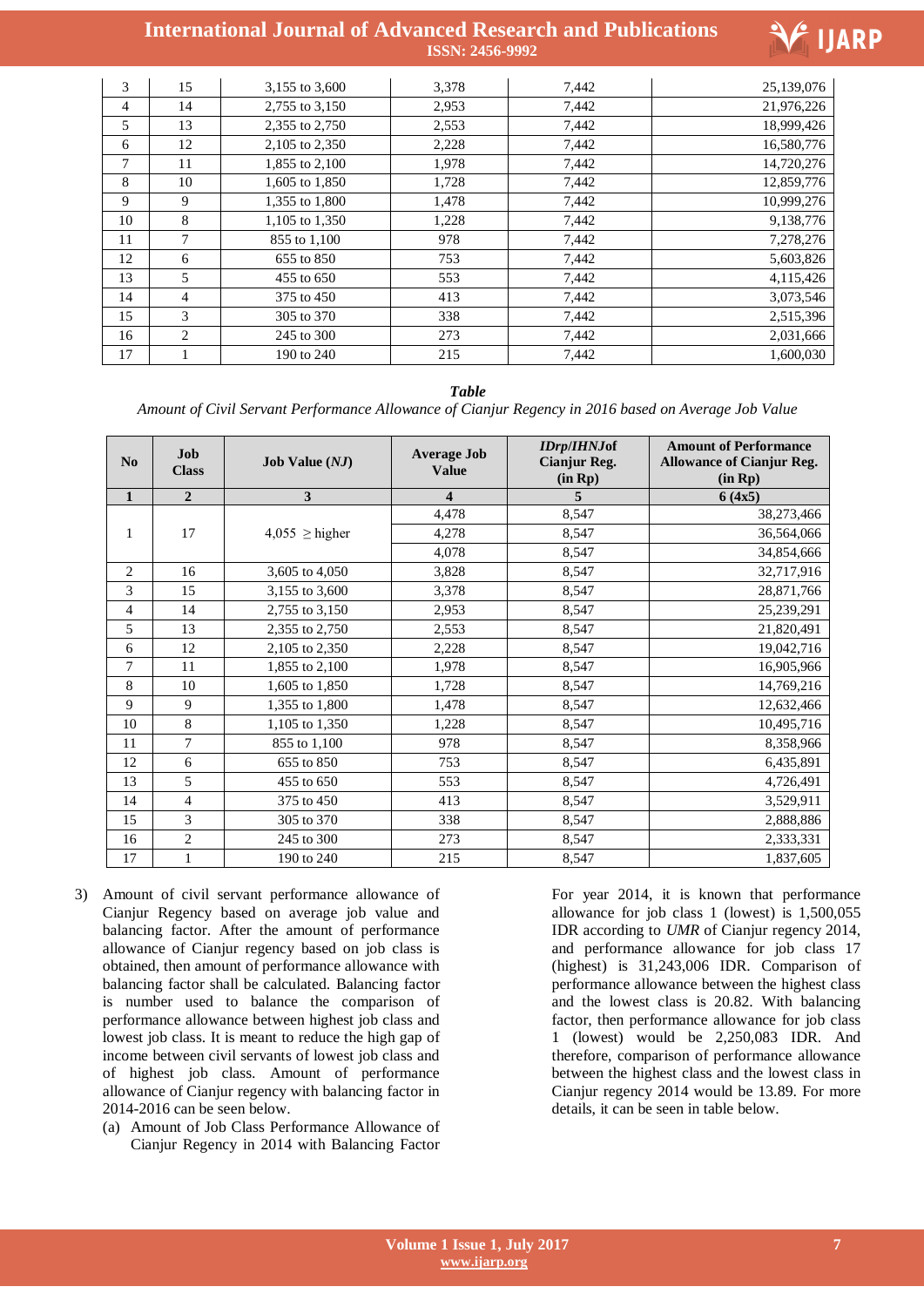| No             | Job<br><b>Class</b> | <b>Job Value</b> $(NJ)$ | Average<br><b>Job Value</b> | IDrp/IHNJ of<br><b>Cianjur Reg.</b><br>(in Rp) | <b>Amount of</b><br>Performance<br><b>Allowance of</b><br><b>Cianjur Reg.</b><br>(in Rp) | <b>Balan-cing</b><br>Factor<br>(20, 82) | <b>Total Amount of</b><br><b>Performance</b><br><b>Allowance of</b><br><b>Cianjur Reg.</b><br>(in Rp) |
|----------------|---------------------|-------------------------|-----------------------------|------------------------------------------------|------------------------------------------------------------------------------------------|-----------------------------------------|-------------------------------------------------------------------------------------------------------|
| $\mathbf{1}$   | $\overline{2}$      | $\overline{\mathbf{3}}$ | $\overline{\mathbf{4}}$     | $\overline{5}$                                 | 6(4x5)                                                                                   | $\overline{7}$                          | 8(6x7)                                                                                                |
|                |                     |                         | 4,478                       | 6,977                                          | 31,243,006                                                                               | $\mathbf{1}$                            | 31,243,006                                                                                            |
| $\mathbf{1}$   | 17                  | $4,055 \geq$ higher     | 4,278                       | 6,977                                          | 29,847,606                                                                               | $\mathbf{1}$                            | 29,847,606                                                                                            |
|                |                     |                         | 4,078                       | 6,977                                          | 28,452,206                                                                               | $\mathbf{1}$                            | 28,452,206                                                                                            |
| $\overline{c}$ | 16                  | 3,605 to 4,050          | 3,828                       | 6,977                                          | 26,707,956                                                                               | $\mathbf{1}$                            | 26,707,956                                                                                            |
| 3              | 15                  | 3,155 to 3,600          | 3,378                       | 6,977                                          | 23,568,306                                                                               | $\mathbf{1}$                            | 23,568,306                                                                                            |
| $\overline{4}$ | 14                  | 2,755 to 3,150          | 2,953                       | 6,977                                          | 20,603,081                                                                               | $\mathbf{1}$                            | 20,603,081                                                                                            |
| 5              | 13                  | 2,355 to 2,750          | 2,553                       | 6,977                                          | 17,812,281                                                                               | $\mathbf{1}$                            | 17,812,281                                                                                            |
| $6\,$          | 12                  | 2,105 to 2,350          | 2,228                       | 6,977                                          | 15,544,756                                                                               | $\mathbf{1}$                            | 15,544,756                                                                                            |
| $\tau$         | 11                  | 1,855 to 2,100          | 1,978                       | 6,977                                          | 13,800,506                                                                               | $\mathbf{1}$                            | 13,800,506                                                                                            |
| 8              | 10                  | 1,605 to 1,850          | 1,728                       | 6,977                                          | 12,056,256                                                                               | $\mathbf{1}$                            | 12,056,256                                                                                            |
| 9              | 9                   | 1,355 to 1,800          | 1,478                       | 6,977                                          | 10,312,006                                                                               | $\mathbf{1}$                            | 10,312,006                                                                                            |
| 10             | 8                   | 1,105 to 1,350          | 1,228                       | 6,977                                          | 8,567,756                                                                                | $\mathbf{1}$                            | 8,567,756                                                                                             |
| 11             | $\tau$              | 855 to 1,100            | 978                         | 6,977                                          | 6,823,506                                                                                | $\mathbf{1}$                            | 6,823,506                                                                                             |
| 12             | 6                   | 655 to 850              | 753                         | 6,977                                          | 5,253,681                                                                                | $\mathbf{1}$                            | 5,253,681                                                                                             |
| 13             | 5                   | 455 to 650              | 553                         | 6,977                                          | 3,858,281                                                                                | 1.27                                    | 4,900,017                                                                                             |
| 14             | $\overline{4}$      | 375 to 450              | 413                         | 6,977                                          | 2,881,501                                                                                | 1.30                                    | 3,745,951                                                                                             |
| 15             | 3                   | 305 to 370              | 338                         | 6,977                                          | 2,358,226                                                                                | 1.35                                    | 3,183,605                                                                                             |
| 16             | $\overline{2}$      | 245 to 300              | 273                         | 6,977                                          | 1,904,721                                                                                | 1.40                                    | 2,666,609                                                                                             |
| 17             | 1                   | 190 to 240              | 215                         | 6,977                                          | 1,500,055                                                                                | 1.50                                    | 2,250,083                                                                                             |

*Table* 

*Amount of Job Class Performance Allowance of Cianjur Regency in 2014 with Balancing Factor*

(b) Amount of Job Class Performance Allowance of Cianjur Regency in 2015 with Balancing Factor As for year 2015, it is also known that performance allowance for job class 1 (lowest) is 1,600,030 IDR according to *UMR* of Cianjur regency 2015, and performance allowance for job class 17 (highest) is 33,325,276 IDR. Comparison of performance allowance between

the highest class and the lowest class is 20.82. With balancing factor, then performance allowance for job class 1 (lowest) would be 2,400,045 IDR. And therefore, comparison of performance allowance between the highest class and the lowest class in Cianjur regency 2015 would be 13.89. For more details, it can be seen in table below.

*Table Amount of Job Class Performance Allowance of Cianjur Regency in 2014 with Balancing Factor*

| $\mathbf{N}\mathbf{0}$ | Job<br><b>Class</b> | <b>Job Value</b><br>(NJ) | Average<br><b>Job Value</b> | <i>IDrp/IHNJ</i> of<br><b>Cianjur Reg.</b><br>(in Rp) | Amount of<br><b>Performance</b><br><b>Allowance of</b><br>Cianjur Reg.<br>(in Rp) | <b>Balan-</b><br>cing<br>Factor<br>(20, 82) | <b>Total Amount of</b><br><b>Performance Allowance</b><br>of Cianjur Reg.<br>(in Rp) |
|------------------------|---------------------|--------------------------|-----------------------------|-------------------------------------------------------|-----------------------------------------------------------------------------------|---------------------------------------------|--------------------------------------------------------------------------------------|
| -1                     | $\mathbf{2}$        | 3                        | $\overline{\mathbf{4}}$     | 5                                                     | 6(4x5)                                                                            | $\overline{7}$                              | 8(6x7)                                                                               |
|                        | 17                  |                          | 4,478                       | 7,442                                                 | 33, 325, 276                                                                      |                                             | 33, 325, 276                                                                         |
|                        |                     | $4,055 \geq$ higher      | 4,278                       | 7,442                                                 | 31,836,876                                                                        |                                             | 31,836,876                                                                           |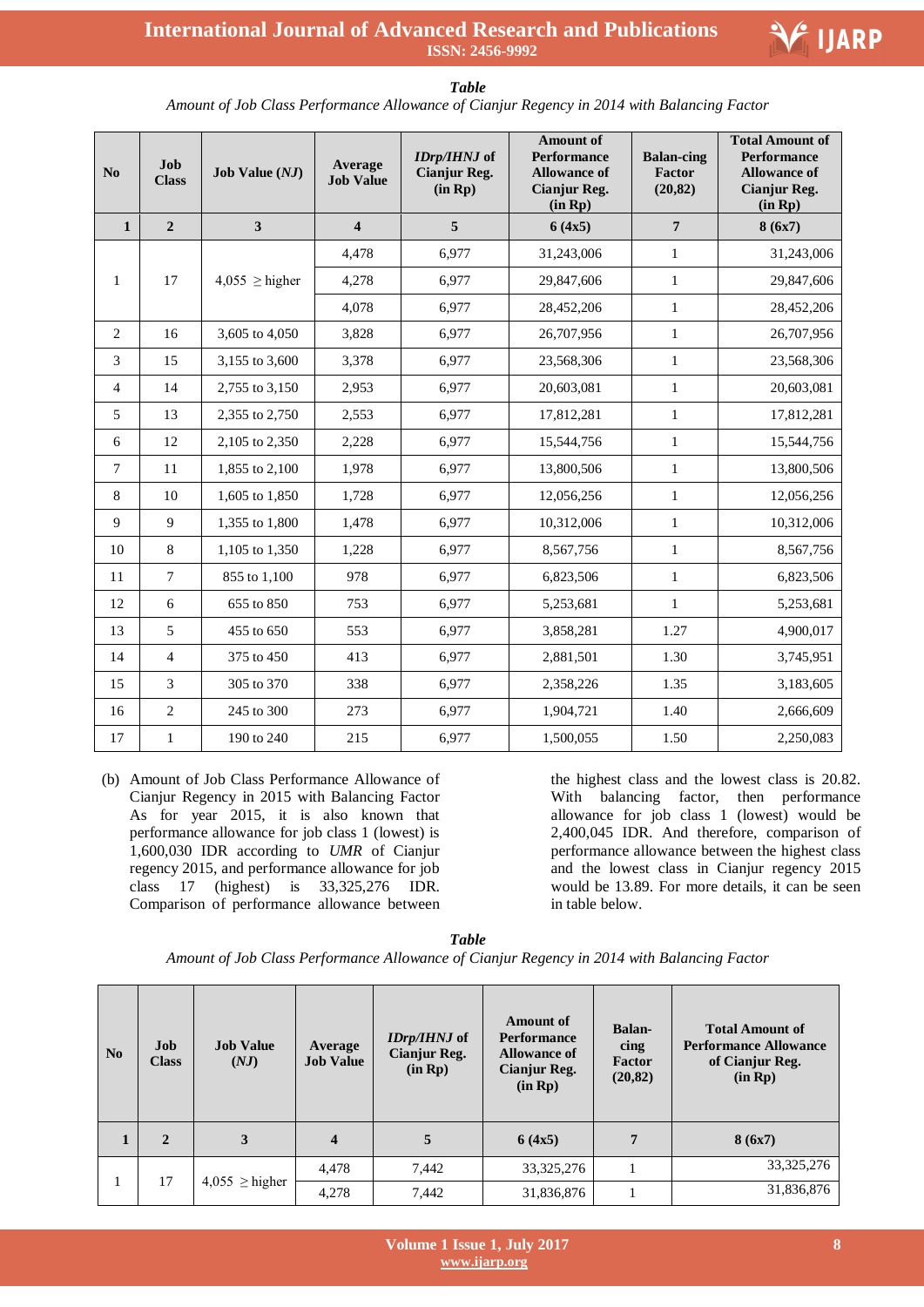| <b>International Journal of Advanced Research and Publications</b> |                        |  |
|--------------------------------------------------------------------|------------------------|--|
|                                                                    | <b>ISSN: 2456-9992</b> |  |



|                |                |                | 4,078 | 7,442 | 30,348,476 | $\mathbf{1}$ | 30,348,476 |
|----------------|----------------|----------------|-------|-------|------------|--------------|------------|
| 2              | 16             | 3,605 to 4,050 | 3,828 | 7,442 | 28,487,976 | 1            | 28,487,976 |
| 3              | 15             | 3,155 to 3,600 | 3,378 | 7,442 | 25,139,076 | 1            | 25,139,076 |
| $\overline{4}$ | 14             | 2,755 to 3,150 | 2,953 | 7,442 | 21,976,226 | 1            | 21,976,226 |
| 5              | 13             | 2,355 to 2,750 | 2,553 | 7,442 | 18,999,426 | 1            | 18,999,426 |
| 6              | 12             | 2,105 to 2,350 | 2,228 | 7,442 | 16,580,776 | 1            | 16,580,776 |
| 7              | 11             | 1,855 to 2,100 | 1,978 | 7,442 | 14,720,276 | $\mathbf{1}$ | 14,720,276 |
| 8              | 10             | 1,605 to 1,850 | 1,728 | 7,442 | 12,859,776 | 1            | 12,859,776 |
| 9              | 9              | 1,355 to 1,800 | 1,478 | 7,442 | 10,999,276 | 1            | 10,999,276 |
| 10             | 8              | 1,105 to 1,350 | 1,228 | 7,442 | 9,138,776  | 1            | 9,138,776  |
| 11             | 7              | 855 to 1,100   | 978   | 7,442 | 7,278,276  | $\mathbf{1}$ | 7,278,276  |
| 12             | 6              | 655 to 850     | 753   | 7,442 | 5,603,826  | 1            | 5,603,826  |
| 13             | 5              | 455 to 650     | 553   | 7,442 | 4,115,426  | 1.27         | 5,226,591  |
| 14             | $\overline{4}$ | 375 to 450     | 413   | 7,442 | 3,073,546  | 1.30         | 3,995,610  |
| 15             | 3              | 305 to 370     | 338   | 7,442 | 2,515,396  | 1.35         | 3,395,785  |
| 16             | 2              | 245 to 300     | 273   | 7,442 | 2,031,666  | 1.40         | 2,844,332  |
| 17             | 1              | 190 to 240     | 215   | 7,442 | 1,600,030  | 1.50         | 2,400,045  |

(c) Amount of Job Class Performance Allowance of Cianjur Regency in 2016 with Balancing Factor Next for year 2016, it is known that performance allowance for job class 1 (lowest) is 1,837,605 IDR according to *UMR* of Cianjur regency 2016, and performance allowance for job class 17 (highest) is 38,273,466 IDR. Comparison of performance allowance between the highest class and the lowest class is 20.82. With balancing factor, then performance allowance for job class 1 (lowest) would be 2,756,408 IDR. And therefore, comparison of performance allowance between the highest class and the lowest class in Cianjur regency 2016 would be 13.89. For more details, it can be seen in table below.

| <b>Table</b>                                                                               |  |
|--------------------------------------------------------------------------------------------|--|
| Amount of Job Class Performance Allowance of Cianjur Regency in 2016 with Balancing Factor |  |

| No             | Job<br><b>Class</b> | <b>Job Value (NJ)</b> | Average<br><b>Job Value</b> | IDrp/IHNJ of<br><b>Cianjur Reg.</b><br>(in Rp) | <b>Amount of</b><br><b>Performance</b><br><b>Allowance of</b><br><b>Cianjur Reg.</b><br>(in Rp) | <b>Balan-cing</b><br>Factor<br>(20, 82) | <b>Total Amount of</b><br><b>Performance</b><br><b>Allowance of</b><br><b>Cianjur Reg.</b><br>(in Rp) |
|----------------|---------------------|-----------------------|-----------------------------|------------------------------------------------|-------------------------------------------------------------------------------------------------|-----------------------------------------|-------------------------------------------------------------------------------------------------------|
| $\mathbf{1}$   | $\overline{2}$      | 3                     | $\overline{\mathbf{4}}$     | 5                                              | 6(4x5)                                                                                          | 7                                       | 8(6x7)                                                                                                |
|                |                     |                       | 4,478                       | 8,547                                          | 38,273,466                                                                                      | $\mathbf{1}$                            | 38,273,466                                                                                            |
| 1              | 17                  | $4,055 \geq$ higher   | 4,278                       | 8,547                                          | 36,564,066                                                                                      | $\mathbf{1}$                            | 36,564,066                                                                                            |
|                |                     |                       | 4,078                       | 8,547                                          | 34,854,666                                                                                      | $\mathbf{1}$                            | 34,854,666                                                                                            |
| $\overline{2}$ | 16                  | 3,605 to 4,050        | 3,828                       | 8,547                                          | 32,717,916                                                                                      | $\mathbf{1}$                            | 32,717,916                                                                                            |
| 3              | 15                  | 3,155 to 3,600        | 3,378                       | 8,547                                          | 28,871,766                                                                                      | $\mathbf{1}$                            | 28,871,766                                                                                            |
| 4              | 14                  | 2,755 to 3,150        | 2,953                       | 8,547                                          | 25,239,291                                                                                      | $\mathbf{1}$                            | 25,239,291                                                                                            |
| 5              | 13                  | 2,355 to 2,750        | 2,553                       | 8,547                                          | 21,820,491                                                                                      | 1                                       | 21,820,491                                                                                            |
| 6              | 12                  | 2,105 to 2,350        | 2,228                       | 8,547                                          | 19,042,716                                                                                      | $\mathbf{1}$                            | 19,042,716                                                                                            |
| 7              | 11                  | 1,855 to 2,100        | 1,978                       | 8,547                                          | 16,905,966                                                                                      | 1                                       | 16,905,966                                                                                            |
| 8              | 10                  | 1,605 to 1,850        | 1,728                       | 8,547                                          | 14,769,216                                                                                      | $\mathbf{1}$                            | 14,769,216                                                                                            |
| 9              | 9                   | 1,355 to 1,800        | 1,478                       | 8,547                                          | 12,632,466                                                                                      | $\mathbf{1}$                            | 12,632,466                                                                                            |
| 10             | 8                   | 1,105 to 1,350        | 1,228                       | 8,547                                          | 10,495,716                                                                                      | $\mathbf{1}$                            | 10,495,716                                                                                            |
| 11             | 7                   | 855 to 1,100          | 978                         | 8,547                                          | 8,358,966                                                                                       | $\mathbf{1}$                            | 8,358,966                                                                                             |
| 12             | 6                   | 655 to 850            | 753                         | 8,547                                          | 6,435,891                                                                                       | $\mathbf{1}$                            | 6,435,891                                                                                             |
| 13             | 5                   | 455 to 650            | 553                         | 8,547                                          | 4,726,491                                                                                       | 1.27                                    | 6,002,644                                                                                             |
| 14             | $\overline{4}$      | 375 to 450            | 413                         | 8,547                                          | 3,529,911                                                                                       | 1.30                                    | 4,588,884                                                                                             |
| 15             | 3                   | 305 to 370            | 338                         | 8,547                                          | 2,888,886                                                                                       | 1.35                                    | 3,899,996                                                                                             |
| 16             | $\mathfrak{2}$      | 245 to 300            | 273                         | 8,547                                          | 2,333,331                                                                                       | 1.40                                    | 3,266,663                                                                                             |
| 17             | 1                   | 190 to 240            | 215                         | 8,547                                          | 1,837,605                                                                                       | 1.50                                    | 2,756,408                                                                                             |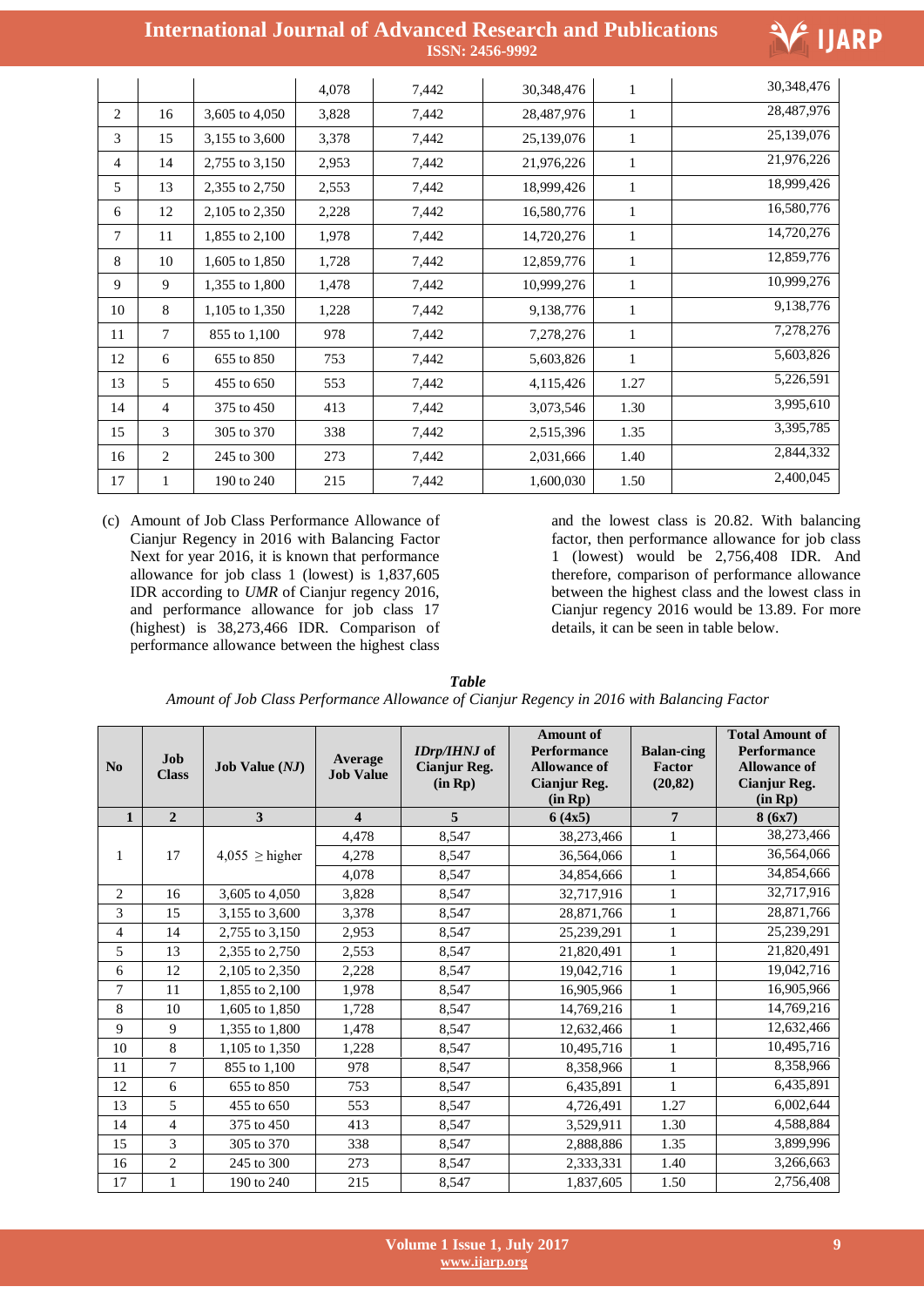

4) Amount of civil servant performance allowance of Cianjur Regency based on average job value in job class and adjusted with Job Rank and Education Level. After amounts of job class performance allowance of Cianjur regency 2014-2016 are obtained, amount of performance allowance for civil servant in Cianjur regency based on average job value and balancing factor shall be calculated, and then shall be adjusted by job rank and also education level of each civil servant in Cianjur regency. In providing the performance allowance, Cianjur regency government should list all civil servants for job  evaluation to have job value of every civil servants in Cianjur regency, thus Cianjur regency government can provide performance allowance accordingly. Yet, there is alternative that consume less time, which is to list all civil servants according to job rank and also education level (junior high school (*SMP*), senior high school (*SMA*), diploma-1 (*D1*), diploma-2 (*D2*), diploma-3 (*D3*), bachelor degree (*S1*), master degree (*S2*), and doctoral degree (*S3*)). For more details, amount of performance allowance of Cianjur regency adjusted with job rank and education level for year 2014-2016 can be seen in tables below.

*Table* 

*Amount of Civil Servant Performance Allowance in Cianjur Regency of 2014 adjusted with Job Rank and Education Level*

| N <sub>0</sub> | Job<br><b>Class</b> | Job<br><b>Rank</b> | Job<br><b>Value</b><br>(NJ) | Average<br>Job<br><b>Value</b> | <b>IDrp/IHNJ</b><br>of Cianjur<br>Reg.<br>(in Rp) | <b>Amount</b> of<br>Performance<br><b>Allowance of</b><br>Cianjur Reg.<br>(in Rp) | <b>Balancing</b><br>Factor<br>(20, 82) | <b>Balanced</b><br><b>Amount of</b><br>Performance<br><b>Allowance of</b><br><b>Cianjur Reg.</b><br>(in Rp) | Average<br><b>Difference</b><br>of<br><b>Allowance</b> | Higher<br><b>Education</b><br>Level | <b>Total</b><br><b>Amount of</b><br><b>Performance</b><br><b>Allowance of</b><br><b>Cianjur Reg.</b><br>(in Rp) |
|----------------|---------------------|--------------------|-----------------------------|--------------------------------|---------------------------------------------------|-----------------------------------------------------------------------------------|----------------------------------------|-------------------------------------------------------------------------------------------------------------|--------------------------------------------------------|-------------------------------------|-----------------------------------------------------------------------------------------------------------------|
| 1              | $\overline{2}$      |                    | 3                           | $\overline{\mathbf{4}}$        | 5                                                 | 6(4x5)                                                                            | $\overline{\mathbf{7}}$                | 8(6x7)                                                                                                      | 9                                                      | 10                                  | 11                                                                                                              |
|                |                     |                    | 4,055                       | 4,478                          | 6,977                                             | 31,243,006                                                                        | 1                                      | 31,243,006                                                                                                  |                                                        |                                     |                                                                                                                 |
| 1              | 17                  |                    | $\geq$                      | 4,278                          | 6,977                                             | 29,847,606                                                                        | 1                                      | 29,847,606                                                                                                  |                                                        |                                     |                                                                                                                 |
|                |                     | <b>IVe</b>         | Higher                      | 4,078                          | 6,977                                             | 28,452,206                                                                        | $\mathbf{1}$                           | 28,452,206                                                                                                  | 872,125                                                | S <sub>3</sub>                      | 28,452,206                                                                                                      |
|                |                     |                    |                             |                                |                                                   |                                                                                   |                                        |                                                                                                             |                                                        | S <sub>2</sub>                      | 27,580,081                                                                                                      |
|                |                     |                    | 3,605                       |                                |                                                   |                                                                                   |                                        |                                                                                                             |                                                        | $\overline{S3}$                     | 26,707,956                                                                                                      |
| 2              | 16                  | <b>IVd</b>         | to                          | 3,828                          | 6,977                                             | 26,707,956                                                                        | 1                                      | 26,707,956                                                                                                  | 1,046,550                                              | $\sqrt{S2}$                         | 25,661,406                                                                                                      |
|                |                     |                    | 4,050                       |                                |                                                   |                                                                                   |                                        |                                                                                                             |                                                        | SI<br>$\overline{S3}$               | 24,614,856<br>23,568,306                                                                                        |
| 3              | 15                  |                    | 3,155                       |                                |                                                   |                                                                                   |                                        |                                                                                                             |                                                        | $\overline{S2}$                     | 22,579,898                                                                                                      |
|                |                     | <b>IVc</b>         | to<br>3,600                 | 3,378                          | 6,977                                             | 23,568,306                                                                        | 1                                      | 23,568,306                                                                                                  | 988,408                                                | $\overline{SI}$                     | 21,591,489                                                                                                      |
|                |                     |                    | 2,755                       |                                |                                                   |                                                                                   |                                        |                                                                                                             |                                                        | S3                                  | 20,603,081                                                                                                      |
| $\overline{4}$ | 14                  | <b>IVb</b>         | to                          | 2,953                          | 6,977                                             | 20,603,081                                                                        | $\mathbf{1}$                           | 20,603,081                                                                                                  | 930,267                                                | S <sub>2</sub>                      | 19,672,814                                                                                                      |
|                |                     |                    | 3,150                       |                                |                                                   |                                                                                   |                                        |                                                                                                             |                                                        | $\overline{SI}$                     | 18,742,548                                                                                                      |
|                |                     |                    | 2,355                       |                                |                                                   |                                                                                   |                                        |                                                                                                             |                                                        | $\overline{S3}$                     | 17,812,281                                                                                                      |
| 5              | 13                  | <b>IVa</b>         | to                          | 2,553                          | 6,977                                             | 17,812,281                                                                        | 1                                      | 17,812,281                                                                                                  | 755,842                                                | S <sub>2</sub>                      | 17,056,439                                                                                                      |
|                |                     |                    | 2,750                       |                                |                                                   |                                                                                   |                                        |                                                                                                             |                                                        | $\overline{SI}$                     | 16,300,598                                                                                                      |
|                |                     |                    | 2,105                       |                                |                                                   |                                                                                   |                                        |                                                                                                             |                                                        | S3                                  | 15,544,756                                                                                                      |
| 6              | 12                  | <b>IIId</b>        | to                          | 2,228                          | 6,977                                             | 15,544,756                                                                        | 1                                      | 15,544,756                                                                                                  | 581,417                                                | $\overline{S2}$                     | 14,963,339                                                                                                      |
|                |                     |                    | 2,350                       |                                |                                                   |                                                                                   |                                        |                                                                                                             |                                                        | $\overline{SI}$                     | 14,381,923                                                                                                      |
|                |                     |                    | 1,855                       |                                |                                                   |                                                                                   |                                        |                                                                                                             |                                                        | S3                                  | 13,800,506                                                                                                      |
| 7              | 11                  | IIIc               | to                          | 1,978                          | 6,977                                             | 13,800,506                                                                        | $\mathbf{1}$                           | 13,800,506                                                                                                  | 581,417                                                | $\overline{S2}$                     | 13,219,089                                                                                                      |
|                |                     |                    | 2,100                       |                                |                                                   |                                                                                   |                                        |                                                                                                             |                                                        | $\overline{SI}$                     | 12,637,673                                                                                                      |
|                |                     |                    | 1,605                       |                                |                                                   |                                                                                   |                                        |                                                                                                             |                                                        | S <sub>2</sub>                      | 12,056,256                                                                                                      |
| 8              | 10                  | IIIb               | to                          | 1,728                          | 6,977                                             | 12,056,256                                                                        | 1                                      | 12,056,256                                                                                                  | 872,125                                                |                                     |                                                                                                                 |
|                |                     |                    | 1,850                       |                                |                                                   |                                                                                   |                                        |                                                                                                             |                                                        | SI                                  | 11,184,131                                                                                                      |
|                |                     |                    | 1,355                       |                                |                                                   |                                                                                   |                                        |                                                                                                             |                                                        | S1                                  | 10,312,006                                                                                                      |
| 9              | 9                   | IIIa               | to                          | 1,478                          | 6,977                                             | 10,312,006                                                                        | 1                                      | 10,312,006                                                                                                  | 872,125                                                | D <sub>4</sub>                      | 9,439,881                                                                                                       |
|                |                     |                    | 1,800                       |                                |                                                   |                                                                                   |                                        |                                                                                                             |                                                        |                                     |                                                                                                                 |
|                |                     |                    | 1,105                       |                                |                                                   |                                                                                   |                                        |                                                                                                             |                                                        | $\overline{D4}$                     | 8,567,756                                                                                                       |
| 10             | 8                   | IId                | to                          | 1,228                          | 6,977                                             | 8,567,756                                                                         | 1                                      | 8,567,756                                                                                                   | 872,125                                                | D3                                  | 7,695,631                                                                                                       |
|                |                     |                    | 1,350                       |                                |                                                   |                                                                                   |                                        |                                                                                                             |                                                        |                                     |                                                                                                                 |
|                |                     |                    |                             |                                |                                                   |                                                                                   |                                        |                                                                                                             |                                                        | D2                                  | 6,823,506                                                                                                       |
| 11             | $\overline{7}$      | <b>IIc</b>         | 855 to                      | 978                            | 6,977                                             | 6,823,506                                                                         | 1                                      | 6,823,506                                                                                                   | 392,456                                                | DI<br><b>SMA</b>                    | 6,431,050                                                                                                       |
|                |                     |                    | 1,100                       |                                |                                                   |                                                                                   |                                        |                                                                                                             |                                                        |                                     | 6,038,594                                                                                                       |
|                |                     |                    |                             |                                |                                                   |                                                                                   |                                        |                                                                                                             |                                                        | SMP<br>D2                           | 5,646,137                                                                                                       |
|                |                     |                    |                             |                                |                                                   |                                                                                   |                                        |                                                                                                             |                                                        | DI                                  | 5,253,681                                                                                                       |
| 12             | 6                   | IIb                | 655 to<br>850               | 753                            | 6,977                                             | 5,253,681                                                                         | $\mathbf{1}$                           | 5,253,681                                                                                                   | 88,416                                                 | <b>SMA</b>                          | 5,165,265<br>5,076,849                                                                                          |
|                |                     |                    |                             |                                |                                                   |                                                                                   |                                        |                                                                                                             |                                                        | <b>SMP</b>                          | 4,988,433                                                                                                       |
|                |                     |                    |                             |                                |                                                   |                                                                                   |                                        |                                                                                                             |                                                        | D2                                  | 4,900,017                                                                                                       |
|                |                     |                    | $455$ to                    |                                |                                                   |                                                                                   |                                        |                                                                                                             |                                                        | Dl                                  | 4,611,500                                                                                                       |
| 13             | 5                   | Пa                 | 650                         | 553                            | 6,977                                             | 3,858,281                                                                         | 1,27                                   | 4,900,017                                                                                                   | 288,516                                                | SMA                                 | 4,322,984                                                                                                       |
|                |                     |                    |                             |                                |                                                   |                                                                                   |                                        |                                                                                                             |                                                        | SMP                                 | 4,034,468                                                                                                       |
| 14             | $\overline{4}$      | Id                 | 375 to                      | 413                            | 6,977                                             | 2,881,501                                                                         | 1,30                                   | 3,745,951                                                                                                   | $\mathbb{L}^2$                                         | $\omega$                            | 3,745,951                                                                                                       |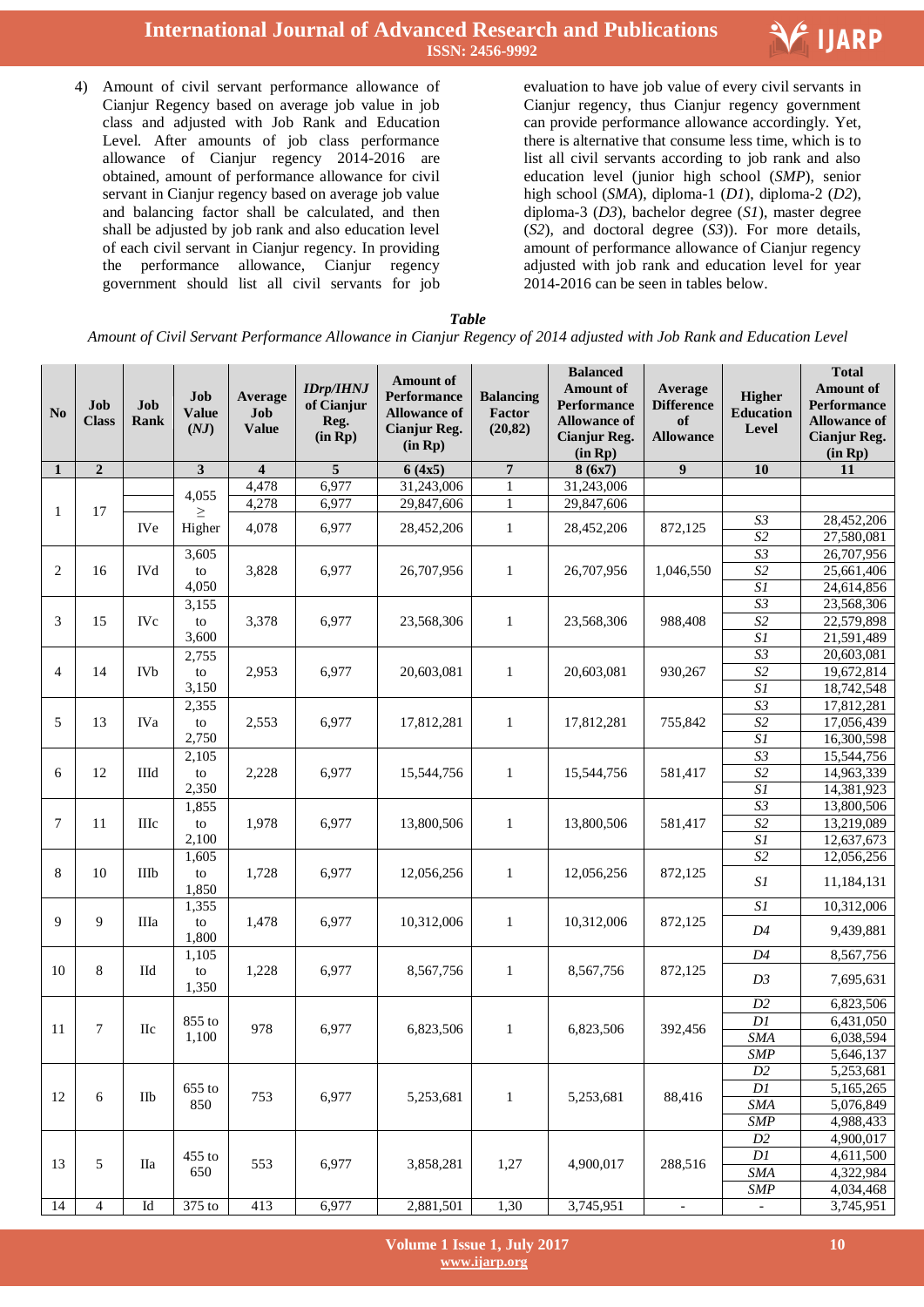| <b>No</b> | Job<br><b>Class</b> | Job<br>Rank | Job<br><b>Value</b><br>(NJ) | Average<br>Job<br><b>Value</b> | <b>IDrp/IHNJ</b><br>of Cianjur<br>Reg.<br>(in Rp) | Amount of<br><b>Performance</b><br><b>Allowance of</b><br>Cianjur Reg.<br>(in Rp) | <b>Balancing</b><br>Factor<br>(20, 82) | <b>Balanced</b><br><b>Amount</b> of<br><b>Performance</b><br><b>Allowance of</b><br>Cianjur Reg.<br>(in Rp) | Average<br><b>Difference</b><br><sub>of</sub><br><b>Allowance</b> | <b>Higher</b><br><b>Education</b><br>Level | <b>Total</b><br><b>Amount of</b><br><b>Performance</b><br><b>Allowance of</b><br><b>Cianjur Reg.</b><br>(in Rp) |
|-----------|---------------------|-------------|-----------------------------|--------------------------------|---------------------------------------------------|-----------------------------------------------------------------------------------|----------------------------------------|-------------------------------------------------------------------------------------------------------------|-------------------------------------------------------------------|--------------------------------------------|-----------------------------------------------------------------------------------------------------------------|
|           | $\overline{2}$      |             | 3                           | 4                              | $\overline{5}$                                    | 6(4x5)                                                                            |                                        | 8(6x7)                                                                                                      | $\boldsymbol{9}$                                                  | 10                                         | 11                                                                                                              |
|           |                     |             | 450                         |                                |                                                   |                                                                                   |                                        |                                                                                                             |                                                                   |                                            |                                                                                                                 |
| 15        | 3                   | Ic          | $305$ to<br>370             | 338                            | 6,977                                             | 2,358,226                                                                         | 1,35                                   | 3,183,605                                                                                                   |                                                                   |                                            | 3,183,605                                                                                                       |
| 16        | $\mathfrak{D}$      | <b>Ib</b>   | $245$ to<br>300             | 273                            | 6.977                                             | 1.904.721                                                                         | 1,40                                   | 2.666.609                                                                                                   |                                                                   |                                            | 2,666,609                                                                                                       |
| 17        |                     | Ia          | $190$ to<br>240             | 215                            | 6,977                                             | 1,500,055                                                                         | 1,50                                   | 2,250,083                                                                                                   |                                                                   |                                            | 2,250,083                                                                                                       |

**Table** 

#### **Amount of Civil Servant Performance Allowance in Cianjur Regency of 2015 adjusted with Job Rank and Education**

|                | Level               |                    |                             |                                  |                                                   |                                                                                                 |                                        |                                                                                                             |                                                        |                                            |                                                                                                                 |           |
|----------------|---------------------|--------------------|-----------------------------|----------------------------------|---------------------------------------------------|-------------------------------------------------------------------------------------------------|----------------------------------------|-------------------------------------------------------------------------------------------------------------|--------------------------------------------------------|--------------------------------------------|-----------------------------------------------------------------------------------------------------------------|-----------|
| N <sub>o</sub> | Job<br><b>Class</b> | Job<br><b>Rank</b> | Job<br><b>Value</b><br>(NJ) | Average<br>$Job$<br><b>Value</b> | <b>IDrp/IHNJ</b><br>of Cianjur<br>Reg.<br>(in Rp) | <b>Amount of</b><br><b>Performance</b><br><b>Allowance of</b><br><b>Cianjur Reg.</b><br>(in Rp) | <b>Balancing</b><br>Factor<br>(20, 82) | <b>Balanced</b><br><b>Amount</b> of<br>Performance<br><b>Allowance of</b><br><b>Cianjur Reg.</b><br>(in Rp) | Average<br><b>Difference</b><br>of<br><b>Allowance</b> | <b>Higher</b><br><b>Education</b><br>Level | <b>Total</b><br><b>Amount of</b><br><b>Performance</b><br><b>Allowance of</b><br><b>Cianjur Reg.</b><br>(in Rp) |           |
| $\mathbf{1}$   | $\overline{2}$      |                    | 3                           | $\overline{\mathbf{4}}$          | 5                                                 | 6(4x5)                                                                                          | $\overline{7}$                         | 8(6x7)                                                                                                      | 9                                                      | 10                                         | 11                                                                                                              |           |
|                |                     |                    | 4,055                       | 4,478                            | 7,442                                             | 33,325,276                                                                                      | $\mathbf{1}$                           | 33,325,276                                                                                                  |                                                        |                                            |                                                                                                                 |           |
| 1              | 17                  |                    | $\geq$                      | 4,278                            | 7,442                                             | 31,836,876                                                                                      | $\mathbf{1}$                           | 31,836,876                                                                                                  |                                                        |                                            |                                                                                                                 |           |
|                |                     | <b>IVe</b>         | Higher                      | 4,078                            | 7,442                                             | 30,348,476                                                                                      | $\mathbf{1}$                           | 30,348,476                                                                                                  | 930,250                                                | $S3$                                       | 30,348,476                                                                                                      |           |
|                |                     |                    |                             |                                  |                                                   |                                                                                                 |                                        |                                                                                                             |                                                        | S <sub>2</sub>                             | 29,418,226                                                                                                      |           |
|                |                     |                    | 3,605                       |                                  |                                                   |                                                                                                 |                                        |                                                                                                             |                                                        | $\overline{S3}$                            | 28,487,976                                                                                                      |           |
| $\overline{2}$ | 16                  | <b>IVd</b>         | to                          | 3,828                            | 7,442                                             | 28,487,976                                                                                      | $\mathbf{1}$                           | 28,487,976                                                                                                  | 1,116,300                                              | S <sub>2</sub>                             | 27,371,676                                                                                                      |           |
|                |                     |                    | 4,050                       |                                  |                                                   |                                                                                                 |                                        |                                                                                                             |                                                        | $\overline{SI}$                            | 26,255,376                                                                                                      |           |
|                |                     |                    | 3,155                       |                                  |                                                   |                                                                                                 | $\mathbf{1}$                           |                                                                                                             |                                                        | $\overline{S3}$                            | 25,139,076                                                                                                      |           |
| 3              | 15                  | <b>IVc</b>         | to                          | 3,378                            | 7,442                                             | 25,139,076                                                                                      |                                        | 25,139,076                                                                                                  | 1,054,283                                              | S2                                         | 24,084,793                                                                                                      |           |
|                |                     |                    | 3,600                       |                                  |                                                   |                                                                                                 |                                        |                                                                                                             |                                                        | $\overline{SI}$                            | 23,030,509                                                                                                      |           |
|                |                     |                    | 2,755                       |                                  |                                                   |                                                                                                 |                                        |                                                                                                             |                                                        | S3                                         | 21,976,226                                                                                                      |           |
| $\overline{4}$ | 14                  | <b>IVb</b>         | to                          | 2,953                            | 7,442                                             | 21,976,226                                                                                      | $\mathbf{1}$                           | 21,976,226                                                                                                  | 992,267                                                | $\overline{S2}$                            | 20,983,959                                                                                                      |           |
|                |                     |                    | 3,150                       |                                  |                                                   |                                                                                                 |                                        |                                                                                                             |                                                        | $\overline{SI}$                            | 19,991,693                                                                                                      |           |
|                |                     |                    | 2,355                       |                                  |                                                   |                                                                                                 |                                        |                                                                                                             |                                                        | S3                                         | 18,999,426                                                                                                      |           |
| 5              | 13                  | <b>IVa</b>         | to                          | 2,553                            | 7,442                                             | 18,999,426                                                                                      | $\mathbf{1}$                           | 18,999,426                                                                                                  | 806,217                                                | S <sub>2</sub>                             | 18,193,209                                                                                                      |           |
|                |                     |                    | 2,750                       |                                  |                                                   |                                                                                                 |                                        |                                                                                                             |                                                        | SI                                         | 17,386,993                                                                                                      |           |
|                |                     |                    | 2,105                       |                                  |                                                   |                                                                                                 |                                        |                                                                                                             |                                                        | $\overline{S3}$                            | 16,580,776                                                                                                      |           |
| 6              | 12                  | Шd                 | to                          | 2,228                            | 7,442                                             | 16,580,776                                                                                      | $\mathbf{1}$                           | 16,580,776                                                                                                  | 620,167                                                | S <sub>2</sub>                             | 15,960,609                                                                                                      |           |
|                |                     |                    | 2,350                       |                                  |                                                   |                                                                                                 |                                        |                                                                                                             |                                                        | $\overline{SI}$                            | 15,340,443                                                                                                      |           |
|                |                     |                    | 1,855                       |                                  |                                                   |                                                                                                 |                                        | 14,720,276                                                                                                  | 620,167                                                | S3                                         | 14,720,276                                                                                                      |           |
| 7              | 11                  | <b>IIIc</b>        | to                          | 1,978                            | 7,442                                             | 14,720,276                                                                                      | $\mathbf{1}$                           |                                                                                                             |                                                        | S <sub>2</sub>                             | 14,100,109                                                                                                      |           |
|                |                     |                    | 2,100                       |                                  |                                                   |                                                                                                 |                                        |                                                                                                             |                                                        | $\overline{SI}$                            | 13,479,943                                                                                                      |           |
| 8              | 10                  | IIIb               | 1,605                       |                                  |                                                   |                                                                                                 | $\mathbf{1}$                           |                                                                                                             | 930,250                                                | S <sub>2</sub>                             | 12,859,776                                                                                                      |           |
|                |                     |                    | to<br>1,850                 | 1,728                            | 7,442                                             | 12,859,776                                                                                      |                                        | 12,859,776                                                                                                  |                                                        | SI                                         | 11,929,526                                                                                                      |           |
|                |                     |                    | 1,355                       |                                  |                                                   |                                                                                                 |                                        |                                                                                                             |                                                        | $\overline{SI}$                            | 10,999,276                                                                                                      |           |
| 9              | 9                   | IIIa               | to                          | 1,478                            | 7,442                                             | 10,999,276                                                                                      | $\mathbf{1}$                           | 10,999,276                                                                                                  | 930,250                                                |                                            |                                                                                                                 |           |
|                |                     |                    | 1,800                       |                                  |                                                   |                                                                                                 |                                        |                                                                                                             |                                                        | D4                                         | 10,069,026                                                                                                      |           |
|                |                     |                    | 1,105                       |                                  |                                                   |                                                                                                 |                                        |                                                                                                             |                                                        | D4                                         | 9,138,776                                                                                                       |           |
| 10             | 8                   | Пd                 | to                          | 1,228                            | 7,442                                             | 9,138,776                                                                                       | $\mathbf{1}$                           | 9,138,776                                                                                                   | 930,250                                                |                                            |                                                                                                                 |           |
|                |                     |                    | 1,350                       |                                  |                                                   |                                                                                                 |                                        |                                                                                                             |                                                        | D3                                         | 8,208,526                                                                                                       |           |
|                |                     |                    |                             |                                  |                                                   |                                                                                                 |                                        |                                                                                                             |                                                        | D2                                         | 7,278,276                                                                                                       |           |
|                |                     |                    | 855 to                      |                                  |                                                   |                                                                                                 |                                        |                                                                                                             |                                                        | $\mathbb{D} \mathbb{I}$                    | 6,859,664                                                                                                       |           |
| 11             | 7                   | <b>IIc</b>         | 1,100                       | 978                              | 7,442                                             | 7,278,276                                                                                       | $\mathbf{1}$                           | 7,278,276                                                                                                   | 418,613                                                | <b>SMA</b>                                 | $\overline{6,441}$ ,051                                                                                         |           |
|                |                     |                    |                             |                                  |                                                   |                                                                                                 |                                        |                                                                                                             |                                                        | <b>SMP</b>                                 | 6,022,439                                                                                                       |           |
|                |                     |                    |                             |                                  |                                                   |                                                                                                 |                                        |                                                                                                             |                                                        | D2                                         | 5,603,826                                                                                                       |           |
|                |                     |                    | $655$ to                    | 753                              |                                                   |                                                                                                 |                                        |                                                                                                             |                                                        | $\mathbb{D} \mathbb{I}$                    | 5,509,517                                                                                                       |           |
| 12             | 6                   | IIb                | 850                         |                                  | 7,442                                             | 5,603,826                                                                                       | $\mathbf{1}$                           | 5,603,826                                                                                                   | 94,309                                                 | SMA                                        | 5,415,209                                                                                                       |           |
|                |                     |                    |                             |                                  |                                                   |                                                                                                 |                                        |                                                                                                             |                                                        | SMP                                        | 5,320,900                                                                                                       |           |
|                |                     |                    |                             |                                  |                                                   |                                                                                                 |                                        |                                                                                                             |                                                        | D2                                         | 5,226,591                                                                                                       |           |
|                |                     |                    | 455 to                      |                                  |                                                   |                                                                                                 |                                        |                                                                                                             |                                                        | DI                                         | 4,918,846                                                                                                       |           |
| 13             | 5                   | <b>IIa</b>         | 650                         | 553                              | 7,442                                             | 4,115,426                                                                                       | 1,27                                   | 5,226,591                                                                                                   | 307,745                                                | SMA                                        | 4,611,100                                                                                                       |           |
|                |                     |                    |                             |                                  |                                                   |                                                                                                 |                                        |                                                                                                             |                                                        |                                            | <b>SMP</b>                                                                                                      | 4,303,355 |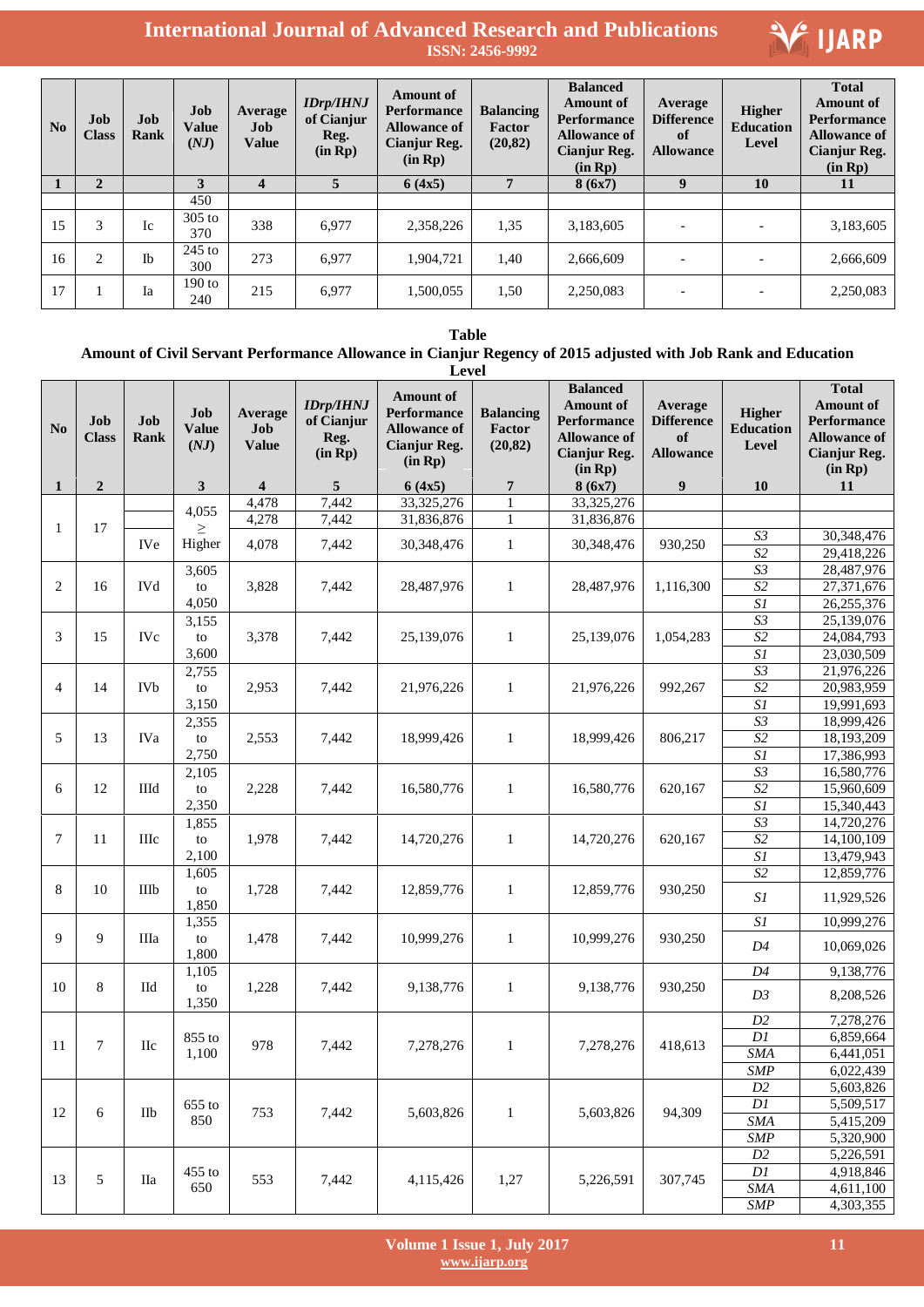

| N <sub>0</sub> | Job<br><b>Class</b> | Job<br>Rank | Job<br><b>Value</b><br>(NJ) | Average<br>Job<br><b>Value</b> | <b>IDrp/IHNJ</b><br>of Cianjur<br>Reg.<br>(in Rp) | <b>Amount</b> of<br><b>Performance</b><br><b>Allowance of</b><br>Cianjur Reg.<br>(in Rp) | <b>Balancing</b><br>Factor<br>(20, 82) | <b>Balanced</b><br><b>Amount</b> of<br><b>Performance</b><br><b>Allowance of</b><br>Cianjur Reg.<br>(in Rp) | Average<br><b>Difference</b><br>of<br><b>Allowance</b> | Higher<br><b>Education</b><br>Level | <b>Total</b><br><b>Amount of</b><br><b>Performance</b><br><b>Allowance of</b><br>Cianjur Reg.<br>(in Rp) |
|----------------|---------------------|-------------|-----------------------------|--------------------------------|---------------------------------------------------|------------------------------------------------------------------------------------------|----------------------------------------|-------------------------------------------------------------------------------------------------------------|--------------------------------------------------------|-------------------------------------|----------------------------------------------------------------------------------------------------------|
|                | $\overline{2}$      |             | 3                           | $\overline{\mathbf{4}}$        | 5                                                 | 6(4x5)                                                                                   | 7                                      | 8(6x7)                                                                                                      | $\boldsymbol{9}$                                       | 10                                  | 11                                                                                                       |
| 14             | $\overline{4}$      | Id          | $375$ to<br>450             | 413                            | 7.442                                             | 3,073,546                                                                                | 1,30                                   | 3,995,610                                                                                                   | $\overline{\phantom{0}}$                               |                                     | 3,995,610                                                                                                |
| 15             | 3                   | <b>Ic</b>   | $305$ to<br>370             | 338                            | 7,442                                             | 2,515,396                                                                                | 1,35                                   | 3,395,785                                                                                                   |                                                        |                                     | 3,395,785                                                                                                |
| 16             | 2                   | <b>Ib</b>   | $245$ to<br>300             | 273                            | 7,442                                             | 2.031.666                                                                                | 1,40                                   | 2,844,332                                                                                                   | $\overline{\phantom{0}}$                               |                                     | 2,844,332                                                                                                |
| 17             |                     | Ia          | $190$ to<br>240             | 215                            | 7,442                                             | 1,600,030                                                                                | 1,50                                   | 2,400,045                                                                                                   | $\overline{\phantom{0}}$                               |                                     | 2,400,045                                                                                                |

### *Table*

*Amount of Civil Servant Performance Allowance in Cianjur Regency of 2016 adjusted with Job Rank and Education Level*

| N<br>$\Omega$  | Job<br><b>Clas</b><br>$\mathbf{s}$ | Job<br>Ran<br>$\bf k$ | Job<br><b>Value</b><br>(NJ) | Averag<br>e Job<br><b>Value</b> | <b>IDrp/IHN</b><br>$J \circ f$<br>Cianjur<br>Reg.<br>(in Rp) | <b>Amount of</b><br><b>Performanc</b><br>e<br><b>Allowance</b><br>of Cianjur<br>Reg.<br>(in Rp) | <b>Balancin</b><br>g Factor<br>(20, 82) | <b>Balanced</b><br><b>Amount of</b><br><b>Performanc</b><br>e<br><b>Allowance</b><br>of Cianjur<br>Reg.<br>(in Rp) | Average<br><b>Differenc</b><br>e of<br><b>Allowanc</b><br>e | Higher<br>Educatio<br>n Level    | <b>Total</b><br><b>Amount of</b><br><b>Performanc</b><br>e<br><b>Allowance</b><br>of Cianjur<br>Reg.<br>(in Rp) |
|----------------|------------------------------------|-----------------------|-----------------------------|---------------------------------|--------------------------------------------------------------|-------------------------------------------------------------------------------------------------|-----------------------------------------|--------------------------------------------------------------------------------------------------------------------|-------------------------------------------------------------|----------------------------------|-----------------------------------------------------------------------------------------------------------------|
| $\mathbf{1}$   | $\overline{2}$                     |                       | 3                           | $\overline{\mathbf{4}}$         | 5                                                            | 6(4x5)                                                                                          | $\overline{7}$                          | 8(6x7)                                                                                                             | 9                                                           | 10                               | 11                                                                                                              |
|                |                                    |                       | 4,055                       | 4,478                           | 8,547                                                        | 38,273,466                                                                                      | 1                                       | 38,273,466                                                                                                         |                                                             |                                  |                                                                                                                 |
| 1              | 17                                 |                       | $\geq$                      | 4,278                           | 8,547                                                        | 36,564,066                                                                                      | $\mathbf{1}$                            | 36,564,066                                                                                                         |                                                             |                                  |                                                                                                                 |
|                |                                    | <b>IVe</b>            | Highe<br>$\mathbf r$        | 4,078                           | 8,547                                                        | 34,854,666                                                                                      | $\mathbf{1}$                            | 34,854,666                                                                                                         | 1,068,375                                                   | S <sub>3</sub><br>S <sub>2</sub> | 34,854,666<br>33,786,291                                                                                        |
|                |                                    |                       | 3,605                       |                                 |                                                              |                                                                                                 |                                         |                                                                                                                    |                                                             | S <sub>3</sub>                   | 32,717,916                                                                                                      |
| $\overline{2}$ | 16                                 | <b>IVd</b>            | to                          | 3,828                           | 8,547                                                        | 32,717,916                                                                                      | $\,1$                                   | 32,717,916                                                                                                         | 1,282,050                                                   | $\overline{S2}$                  | 31,435,866                                                                                                      |
|                |                                    |                       | 4,050                       |                                 |                                                              |                                                                                                 |                                         |                                                                                                                    |                                                             | S <sub>1</sub>                   | 30,153,816                                                                                                      |
|                |                                    |                       | 3,155                       |                                 |                                                              |                                                                                                 |                                         |                                                                                                                    |                                                             | $\overline{S3}$                  | 28,871,766                                                                                                      |
| 3              | 15                                 | <b>IVc</b>            | to                          | 3,378                           | 8,547                                                        | 28,871,766                                                                                      | $\mathbf{1}$                            | 28,871,766                                                                                                         | 1,210,825                                                   | $\overline{S2}$                  | 27,660,941                                                                                                      |
|                |                                    |                       | 3,600                       |                                 |                                                              |                                                                                                 |                                         |                                                                                                                    |                                                             | $\overline{S1}$                  | 26,450,116                                                                                                      |
|                |                                    |                       | 2.755<br>to<br>3,150        |                                 |                                                              |                                                                                                 |                                         |                                                                                                                    | 1,139,600                                                   | $\overline{S3}$                  | 25,239,291                                                                                                      |
| $\overline{4}$ | 14                                 | <b>IVb</b>            |                             | 2,953                           | 8,547                                                        | 25,239,291                                                                                      | $\mathbf{1}$                            | 25,239,291                                                                                                         |                                                             | S <sub>2</sub>                   | 24,099,691                                                                                                      |
|                |                                    |                       |                             |                                 |                                                              |                                                                                                 |                                         |                                                                                                                    |                                                             | $\overline{S1}$                  | 22,960,091                                                                                                      |
|                |                                    |                       | 2,355                       |                                 |                                                              |                                                                                                 |                                         |                                                                                                                    |                                                             | S <sub>3</sub>                   | 21,820,491                                                                                                      |
|                | 5<br>13                            | <b>IVa</b>            | to                          | 2,553                           | 8,547                                                        | 21,820,491                                                                                      | $\mathbf{1}$                            | 21,820,491                                                                                                         | 925,925                                                     | S <sub>2</sub>                   | 20,894,566                                                                                                      |
|                |                                    |                       | 2,750                       |                                 |                                                              |                                                                                                 |                                         |                                                                                                                    |                                                             | S <sub>1</sub>                   | 19,968,641                                                                                                      |
|                |                                    |                       | 2,105                       |                                 |                                                              |                                                                                                 |                                         |                                                                                                                    |                                                             | S <sub>3</sub>                   | 19,042,716                                                                                                      |
| 6              | 12                                 | <b>IIId</b>           | to                          | 2,228                           | 8,547                                                        | 19,042,716                                                                                      | $\mathbf{1}$                            | 19,042,716                                                                                                         | 712,250                                                     | $\overline{S2}$                  | 18,330,466                                                                                                      |
|                |                                    |                       | 2,350                       |                                 |                                                              |                                                                                                 |                                         |                                                                                                                    |                                                             | S <sub>1</sub>                   | 17,618,216                                                                                                      |
|                |                                    |                       |                             |                                 |                                                              |                                                                                                 |                                         |                                                                                                                    |                                                             | $\overline{\text{S}3}$           | 16,905,966                                                                                                      |
| $\tau$         | 11                                 | Шc                    | 1,855<br>to                 | 1,978                           |                                                              | 16,905,966                                                                                      | $\mathbf{1}$                            | 16,905,966                                                                                                         | 712,250                                                     | $\overline{S2}$                  | 16,193,716                                                                                                      |
|                |                                    |                       | 2,100                       |                                 | 8,547                                                        |                                                                                                 |                                         |                                                                                                                    |                                                             | $\overline{S1}$                  | 15,481,466                                                                                                      |
|                |                                    |                       |                             |                                 |                                                              |                                                                                                 |                                         |                                                                                                                    |                                                             | S <sub>2</sub>                   | 14,769,216                                                                                                      |
| 8              | 10                                 | <b>IIIb</b>           | 1,605<br>to                 | 1,728                           | 8,547                                                        | 14,769,216                                                                                      | $\mathbf{1}$                            | 14,769,216                                                                                                         | 1,068,375                                                   |                                  |                                                                                                                 |
|                |                                    |                       | 1,850                       |                                 |                                                              |                                                                                                 |                                         |                                                                                                                    |                                                             | S <sub>1</sub>                   | 13,700,841                                                                                                      |
|                |                                    |                       | 1,355                       |                                 |                                                              |                                                                                                 |                                         |                                                                                                                    |                                                             | S <sub>1</sub>                   | 12,632,466                                                                                                      |
| $\mathbf Q$    | 9                                  | IIIa                  | to<br>1,800                 | 1,478                           | 8,547                                                        | 12,632,466                                                                                      | $\mathbf{1}$                            | 12,632,466                                                                                                         | 1,068,375                                                   | D <sub>4</sub>                   | 11,564,091                                                                                                      |
|                |                                    |                       | 1,105                       |                                 |                                                              |                                                                                                 |                                         |                                                                                                                    |                                                             | $\overline{D4}$                  | 10,495,716                                                                                                      |
| 10             | 8                                  | IId                   | to<br>1,350                 | 1,228                           | 8,547                                                        | 10,495,716                                                                                      | $\mathbf{1}$                            | 10,495,716                                                                                                         | 1,068,375                                                   | D <sub>3</sub>                   | 9,427,341                                                                                                       |
|                |                                    |                       |                             |                                 |                                                              |                                                                                                 |                                         |                                                                                                                    |                                                             | D2                               | 8,358,966                                                                                                       |
|                |                                    |                       | 855 to                      |                                 |                                                              |                                                                                                 |                                         |                                                                                                                    |                                                             | D <sub>1</sub>                   | 7,878,197                                                                                                       |
| 11             | $\tau$                             | <b>IIc</b>            | 1,100                       | 978                             | 8,547                                                        | 8,358,966                                                                                       | $\mathbf{1}$                            | 8,358,966                                                                                                          | 480,769                                                     | <b>SMA</b>                       | 7,397,429                                                                                                       |
|                |                                    |                       |                             |                                 |                                                              |                                                                                                 |                                         |                                                                                                                    |                                                             | <b>SMP</b>                       | 6,916,660                                                                                                       |
|                |                                    |                       |                             |                                 |                                                              |                                                                                                 |                                         |                                                                                                                    |                                                             | D2                               | 6,435,891                                                                                                       |
|                |                                    |                       | $655$ to                    |                                 |                                                              |                                                                                                 |                                         |                                                                                                                    |                                                             | $\overline{D1}$                  | 6,327,579                                                                                                       |
| 12             | 6                                  | IIb                   | 753<br>850                  |                                 | 8,547                                                        | 6,435,891                                                                                       | $\mathbf{1}$                            | 6,435,891                                                                                                          | 108,312                                                     | <b>SMA</b>                       | 6,219,267                                                                                                       |
|                |                                    |                       |                             |                                 |                                                              |                                                                                                 |                                         |                                                                                                                    |                                                             | <b>SMP</b>                       | 6,110,955                                                                                                       |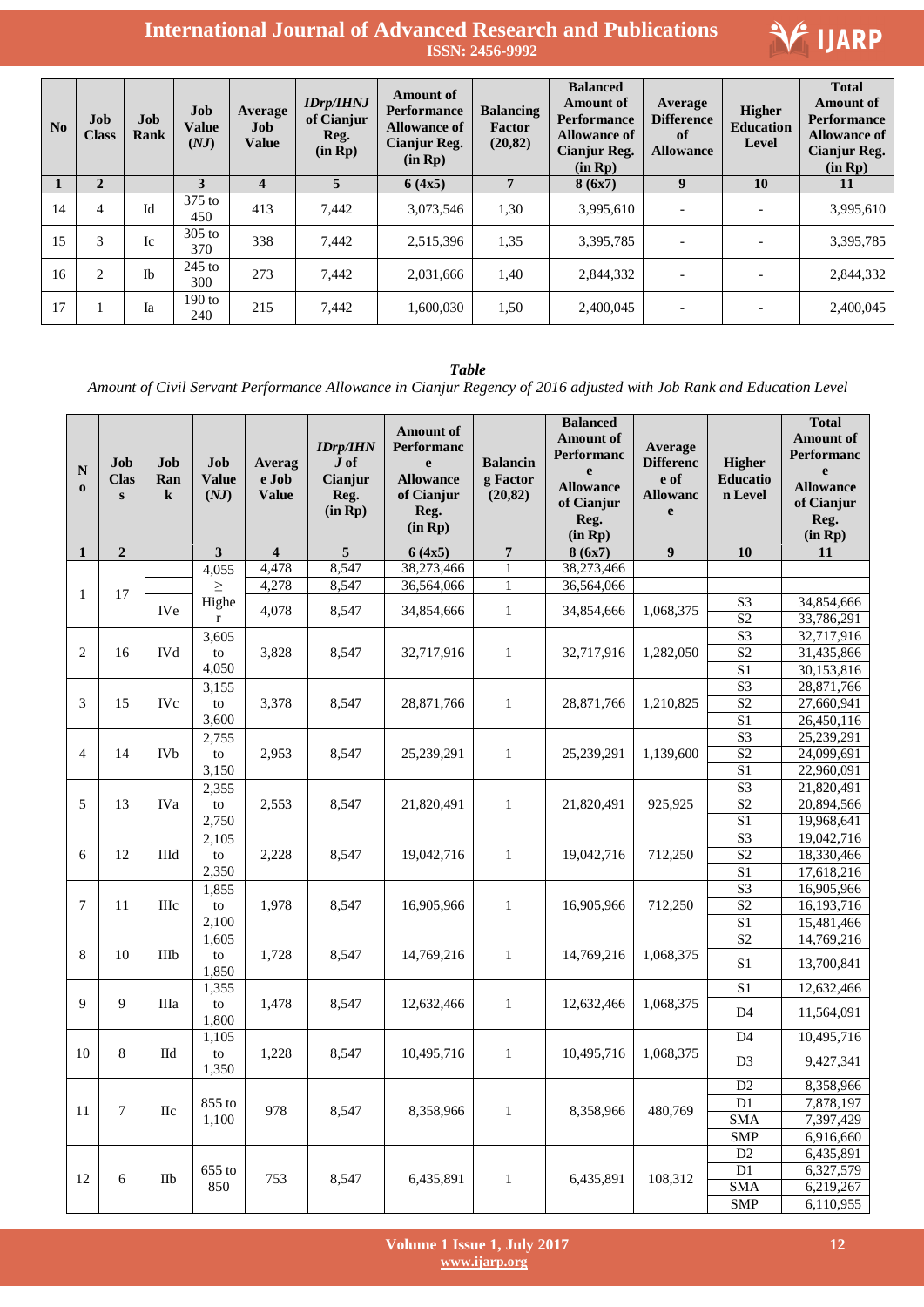

| N<br>$\Omega$ | Job<br><b>Clas</b><br>S | Job<br>Ran<br>$\bf k$ | Job<br><b>Value</b><br>(NJ) | Averag<br>e Job<br><b>Value</b> | <b>IDrp/IHN</b><br>$J \text{ of }$<br>Cianjur<br>Reg.<br>(in Rp) | <b>Amount of</b><br><b>Performanc</b><br>$\mathbf{e}$<br><b>Allowance</b><br>of Cianjur<br>Reg.<br>(in Rp) | <b>Balancin</b><br>g Factor<br>(20, 82) | <b>Balanced</b><br><b>Amount of</b><br><b>Performanc</b><br>e<br><b>Allowance</b><br>of Cianjur<br>Reg.<br>(in Rp) | Average<br><b>Differenc</b><br>e of<br><b>Allowanc</b><br>e | <b>Higher</b><br><b>Educatio</b><br>n Level | <b>Total</b><br><b>Amount of</b><br><b>Performanc</b><br>e<br><b>Allowance</b><br>of Cianjur<br>Reg.<br>(in Rp) |
|---------------|-------------------------|-----------------------|-----------------------------|---------------------------------|------------------------------------------------------------------|------------------------------------------------------------------------------------------------------------|-----------------------------------------|--------------------------------------------------------------------------------------------------------------------|-------------------------------------------------------------|---------------------------------------------|-----------------------------------------------------------------------------------------------------------------|
|               | $\overline{2}$          |                       | 3                           | $\overline{\mathbf{4}}$         | 5                                                                | 6(4x5)                                                                                                     | $\overline{7}$                          | 8(6x7)                                                                                                             | 9                                                           | 10                                          | 11                                                                                                              |
|               |                         |                       |                             |                                 |                                                                  |                                                                                                            |                                         |                                                                                                                    |                                                             | D2                                          | 6,002,644                                                                                                       |
| 13            | 5                       | <b>IIa</b>            | $455$ to                    | 553                             | 8,547                                                            | 4,726,491                                                                                                  | 1.27                                    | 6,002,644                                                                                                          | 353,440                                                     | D <sub>1</sub>                              | 5,649,204                                                                                                       |
|               |                         |                       | 650                         |                                 |                                                                  |                                                                                                            |                                         |                                                                                                                    |                                                             | <b>SMA</b>                                  | 5,295,764                                                                                                       |
|               |                         |                       |                             |                                 |                                                                  |                                                                                                            |                                         |                                                                                                                    |                                                             | <b>SMP</b>                                  | 4,942,324                                                                                                       |
| 14            | $\overline{4}$          | Id                    | $375$ to<br>450             | 413                             | 8,547                                                            | 3,529,911                                                                                                  | 1.30                                    | 4,588,884                                                                                                          | $\overline{\phantom{a}}$                                    | $\qquad \qquad \blacksquare$                | 4,588,884                                                                                                       |
| 15            | 3                       | Ic                    | $305$ to<br>370             | 338                             | 8,547                                                            | 2,888,886                                                                                                  | 1.35                                    | 3,899,996                                                                                                          |                                                             |                                             | 3,899,996                                                                                                       |
| 16            | 2                       | $\mathbb{I}$          | $245$ to<br>300             | 273                             | 8,547                                                            | 2,333,331                                                                                                  | 1.40                                    | 3,266,663                                                                                                          |                                                             |                                             | 3,266,663                                                                                                       |
| 17            |                         | Ia                    | $190$ to<br>240             | 215                             | 8,547                                                            | 1,837,605                                                                                                  | 1.50                                    | 2,756,408                                                                                                          | $\overline{\phantom{a}}$                                    |                                             | 2,756,408                                                                                                       |

### 5) Addition of Performance Allowance

According to Regulation of Minister of Administrative and Bureaucratic Reform No. 63 of 2011, performance allowance as explained above shall be given if civil servant can maintain the performance with at least "Good" evaluation score. If civil servant get "Very Good" evaluation score in the running year, in the next year he/she shall be given with addition of performance allowance by at most 50% of the difference of performance allowance between his/her class job and 1 job class above.

6) Deduction of Performance Allowance

According to Regulation of Minister of Administrative and Bureaucratic Reform No. 63 of 2011, deducation of performance allowance shall apply to:

- a) Civil servant who get evaluation score below "Good".
	- (a) Civil servant who get "Adequate" evaluation score in the running year, in the next year he/she shall have deduction of performance by 25% of his/her performance allowance.
	- (b) Civil servant who get "Less" evaluation score in the running year, in the next year he/she shall have deduction of performance by 50% of his/her performance allowance.
	- (c) Civil servant who get "Bad" evaluation score in the running year, in the next year he/she shall have deduction of performance by 75% of his/her performance allowance.
- b) Civil servant who is absent in the running month, then in the next month he/she shall have deduction of performance allowance:
	- (a) by 3% per day of absence; and
	- (b) by at most 100% for 1 month of absence.
- c) Civil servant who come late in the running month, then in the next month he/she shall have deduction of performance allowance by:

| Lateness<br>ΈT  | Time Range of Lateness        | Percentage of<br>Deduction |
|-----------------|-------------------------------|----------------------------|
| I T I           | 1 minuteto $<$ 31 minutes     | 0.5%                       |
| LT2             | $31$ minutesto $< 61$ minutes | 1%                         |
| LT <sub>3</sub> | $61$ minutesto $< 91$ minutes | 25%                        |

| $> 91$ minutesand/or fail to<br>fill/sign attendancelist |  |
|----------------------------------------------------------|--|
|----------------------------------------------------------|--|

d) Civil servant who leave for home earlier in the running month, then in the next month he/she shall have deduction of performance allowance by:

| Early<br>Leave<br>(EL) | Time Range of Early Leave                                     | Percentage of<br>Deduction |
|------------------------|---------------------------------------------------------------|----------------------------|
| EL1                    | 1 minute to $<$ 31 minutes                                    | 0.5%                       |
| EL2                    | 31 minutes to $< 61$ minutes                                  | 1%                         |
| EL3                    | 61 minutes to $< 91$ minutes                                  | 1.25%                      |
| EL4                    | $\geq$ 91 minutes and/or fail to<br>fill/sign attendance list | 1.5%                       |

Considering varying situations of many kinds of job in local government, the provision, addition, and deduction of performance allowance shall be regulated in detail in regional regulation. The provision, addition, and deduction of performance allowance shall not be more than performance allowance budget ceiling as determined by local government. Budget for addition of performance allowance for civil servants with "Very Good" is taken from deduction of performance allowance for civil servants who:

- a) get evaluation score of "Adequate", "Less", and "Bad";
- b) are absent;
- c) are late for work;
- d) are leaving home earlier

### **Reference**

### **Books**

[1]. Hoessein, Bhenyamin, Irfan R. Maksum, Mohammad Riduansyah and Puji N. Hanafi, 2004, Naskah Akademik Tata Hubungan Kewenangan Pemerintah Pusat dan Daerah **(Academic Draft of Relationship System of Authority between Central and Local Government)**, Pusat Kajian Pembangunan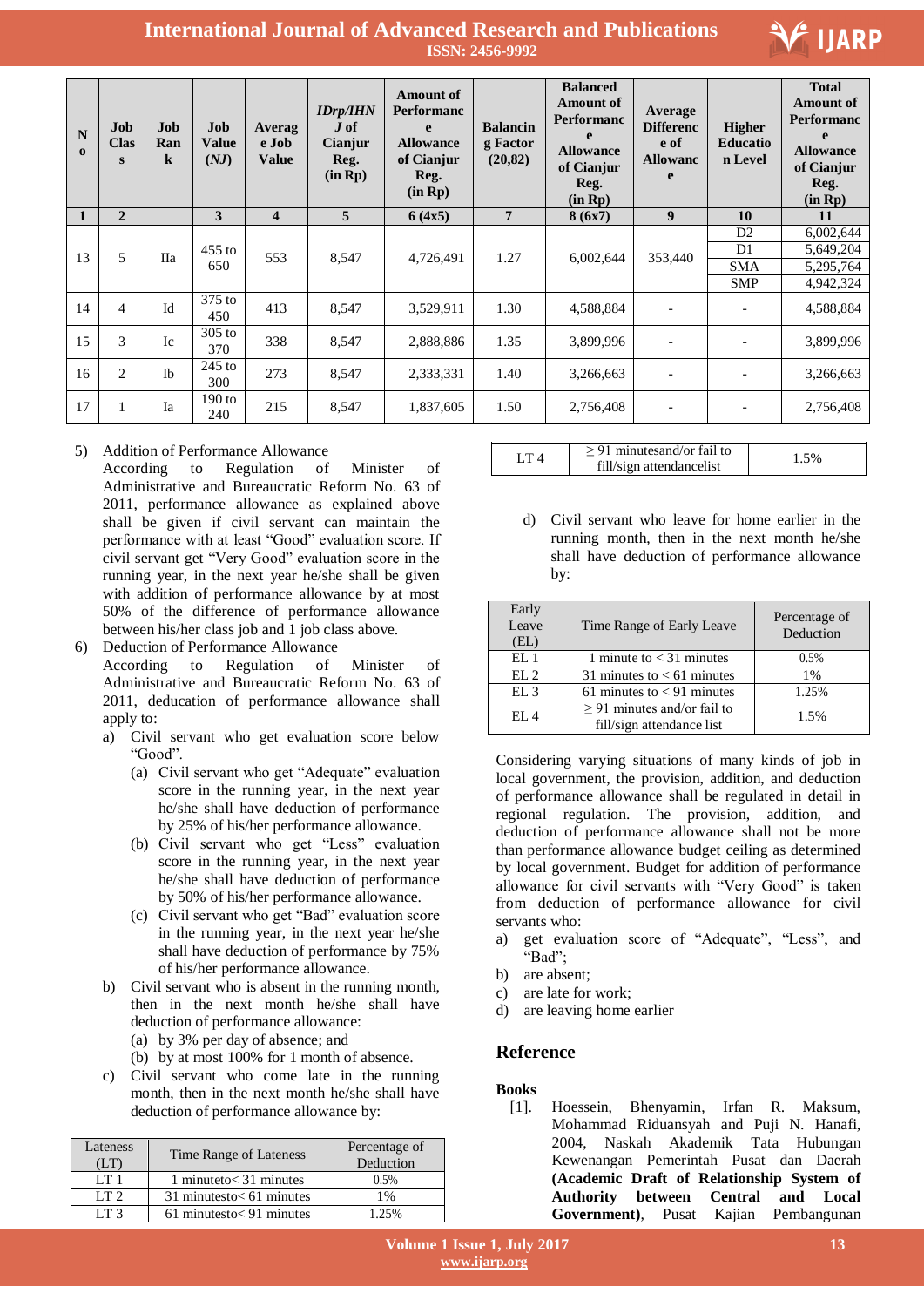Administrasi Daerah dan kota, Fakultas Ilmu Sosial dan Ilmu Politik Universitas Indonesia, Jakarta.

- [2]. Kadarisman M. 2012. Manajemen Kompensasi **(Management of Compensation).** Jakarta: Rajawali Pers
- [3]. Kaho. Josef, Riwu.1997. Prospek Otonomi Daerah dan Negara Kesatuan Republik Indonesia: Identifiaksi Beberapa Faktor yang Mempengatuhi Penyelenggaraannya **(Prospect of Regional Autonomy and Unitary State of Republic of Indonesia: Identifying Several Factors that Affect the Governance)**, Jakarta, Radjawali.
- [4]. Koswara. 1998. Kebijakan Desentralisasi Dalam Rangka Menunjang Pembangunan di Daerah **(Decentralization Policy in Supporting Regional Development),** LP3ES Jakarta.
- [5]. Handoko, T. Hani. 2001. Manajemen Personalia dan Sumber Daya Manusia Edisi Kedua **(Personnel and Human Resources Management, Second Edition).** Yogyakarta: BPFE
- [6]. Hasibuan, Malayu. 2007. Manajemen Sumber Daya Manusia **(Human Resources Management),** Jakarta: PT. Bumi Aksara.
- [7]. Ichsan, Achmad Fahruddin. 2009. Pengaruh Kompensasi Terhadap Kineria Pegawai (Studi karyawan PT. Pos Indonesia (Persero) **(Effect of Compensation on Personnel Performance (Case Study on Employees of PT. Pos Indonesia (Persero))).** Malang. Malang
- [8]. Lembaga Administrasi Negara Republik Indonesia. 2005. Evaluasi Kinerja Penyelenggaraan Otonomi Daerah Periode 1998- 2003 **(Performance Evaluation of the Implementation of Regional Autonomy in 1998-2003),** Pusat Kjian Otonomi Daerah, LAN Jakarta.
- [9]. Mahmudi. 2007. Manajemen kinerja sektor publik **(Performance Management in Public Sector)** . UPP STIM YKPN. Yogyakarta.
- [10]. Moleong, Lexy J. 2004. Metodologi Peneiltian Kuailtatif Edisi Rev **(Methodology in Qualitative Research, Revision Ed.)**, Remaja Rosdakarya, Bandung.
- [11]. Ndraha, T. 2001, Ilmu Pemerintahan (Kybernology) **(Public Administration (Kybernology),** PPS IIP UNPAD Bandung.
- [12]. Pangabean, Mutiara, S. 2002. Manajemen Sumber Daya Manusia **(Human Resources Management),** Cetakan Pertama, Jakarta: Ghalia Indonesia

[13]. Piliang, Indra J. dkk (Editor). 2003. Otonomi Daerah: Evaluasi dan Proyeksi **(Regional Autonomy: Evaluation and Projection)**.Yayasan Harkat Bangsa, Jakarta.

Ξ

E IJARP

- [14]. Purwanto. "Fenomena Tunjangan Berbasis Kinerja dalam Perspektif Kesejahteraan Pegawai Negeri Sipil". Jurnal Kebijakan dan Manajemen PNS **("Phenomena of Performance Based Allowance in the Perspective of Civil Service Benefit". Journal of Policy and Management of Civil Servant),** Vol. 5 No.1 Juni 2011. Jakarta: Badan Kepegawaian Negara;
- [15]. Rasyid, Ryaas M. 1998. Desentralisasi Dalam Rangka Menunjang Pembangunan Daerah **(Decentralization in Supporting Regional Development),** LP3S Jakarta.
- [16]. Riyadi. "Reformasi Birokrasi Dalam Perspektif Perilaku Administrasi". Jurnal Ilmu Administrasi **("Bureaucratic Reform in the Perspective of Administrative Behavior". Journal of Public Administration),** Vol 1 Maret 2008. Bandung: STIA LAN;
- [17]. Ruky, Achmad S. "Peran Tunjangan dalam Paket Remunerasi (Imbalan) Pegawai". Jur-nal Kebijakan dan Manajemen PNS **("Role of Allowance in Remuneration for Employees". Journal of Policy and Management of Civil Servant),** Vol. 5 No.1 Juni 2011. Jakarta: Badan Kepegawaian Negara;
- [18]. Savas. 1987. **Privatization, The Key To Better Government,** Chatam House Publisher, Chatam New Jersey.
- **Law and Regulations**
	- [19]. Law No. 32 of 2004 on Local Government, State Gazette of Republic of Indonesia No. of 1999
	- [20]. Law No. 5 of 2014 on State Civil Service, State Gazette of Republic of Indonesia No. of 2014
	- [21]. Law No. 23 of 2014 on Local Government, State Gazette of Republic of Indonesia No. of 2014
	- [22]. Government Regulation No. 79 of 2005 on Guideline for Development and Control of Local Administration (State Gazette of Republic of Indonesia of 2014 No. 165, Supplement of State Gazette of Republic Indonesia No. 4593)
	- [23]. Government Regulation No. 6 of 2008 on Guideline for Evaluation of Local Administration (State Gazette of Republic of Indonesia of 2008 No. 19, Supplement of State Gazette of Republic Indonesia No. 4815)
	- [24]. Regulation of Minister of Administrative and Bureaucratic Reform No. 63 of 2011 on